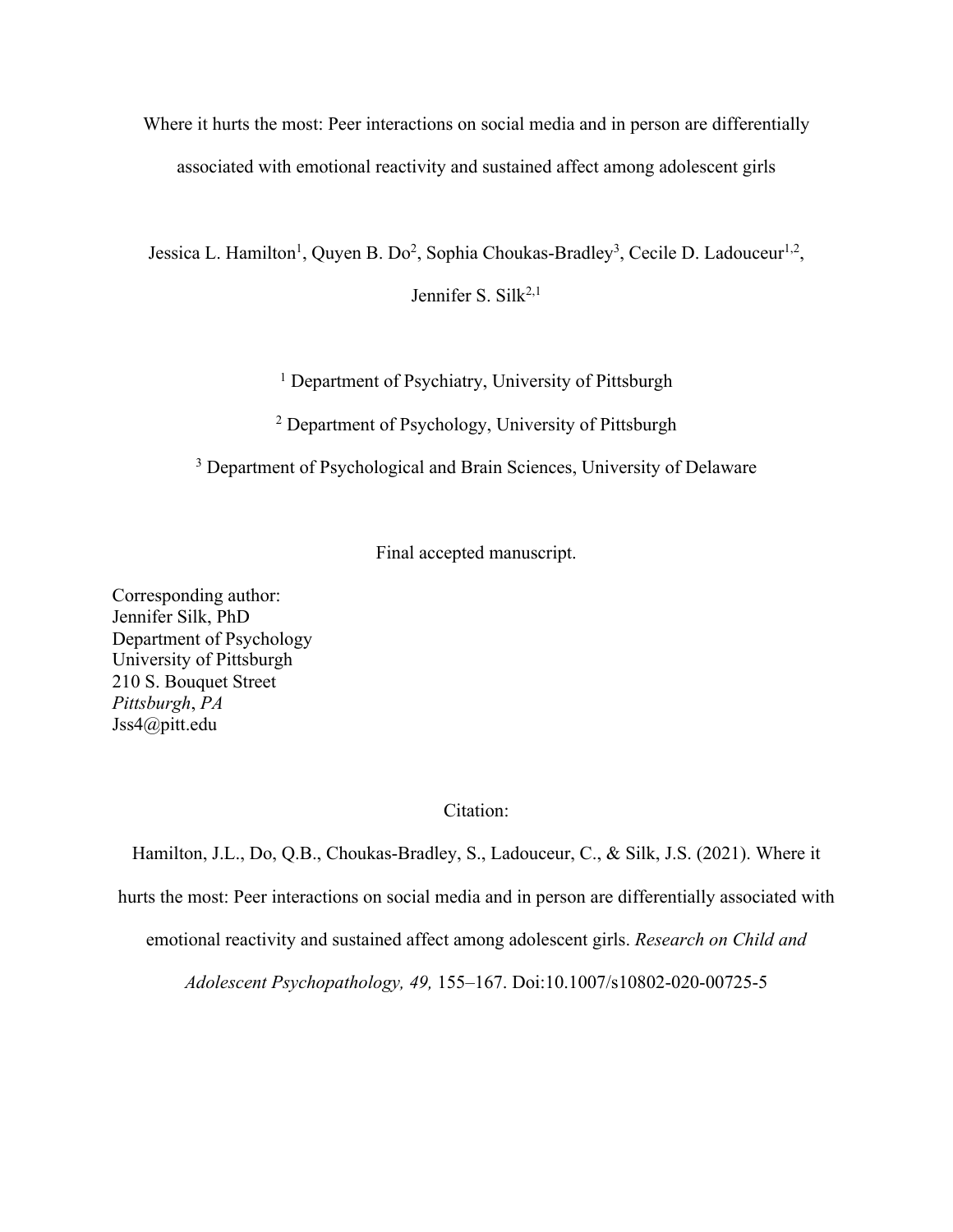#### Abstract

Social media (SM) use has increasingly changed how adolescents interact with their peers, yet it remains unclear how peer interactions on social media differ from in-person peer interactions. The current study evaluated whether the context (social media or in-person) of adolescent girls' worst and best peer interactions influenced their emotional responses to peer interactions and sustained affect in everyday life. In this study, a total of 110 adolescent girls (11–13 years old; mean age = 12.28 years) completed ecological momentary assessment (EMA) for 16 days following an initial baseline visit. Participants reported their worst (i.e., most negative) and best (i.e., most positive) interactions with peers since the last prompt, the context in which it occurred (social media or in-person), emotional reactivity during the interaction, and momentary affect. Multilevel models indicated that negative peer interactions that occurred on social media were more likely to be associated with sustained negative affect, but not negative emotional reactivity during the interaction. Positive interactions on social media were more likely to be associated with both lower positive emotional reactivity and lower sustained positive affect. Findings indicate that peer interactions on social media may differentially impact girls' emotional reactivity and sustained affect, particularly for positive interactions with peers. Findings highlight that social media and in-person peer interactions may impact how girls experience and respond to positive and negative peer interactions, which may have implications for peer relationships and onset of psychopathology during this vulnerable period. Keywords: peers, social media, affect, emotional reactivity, adolescence, girls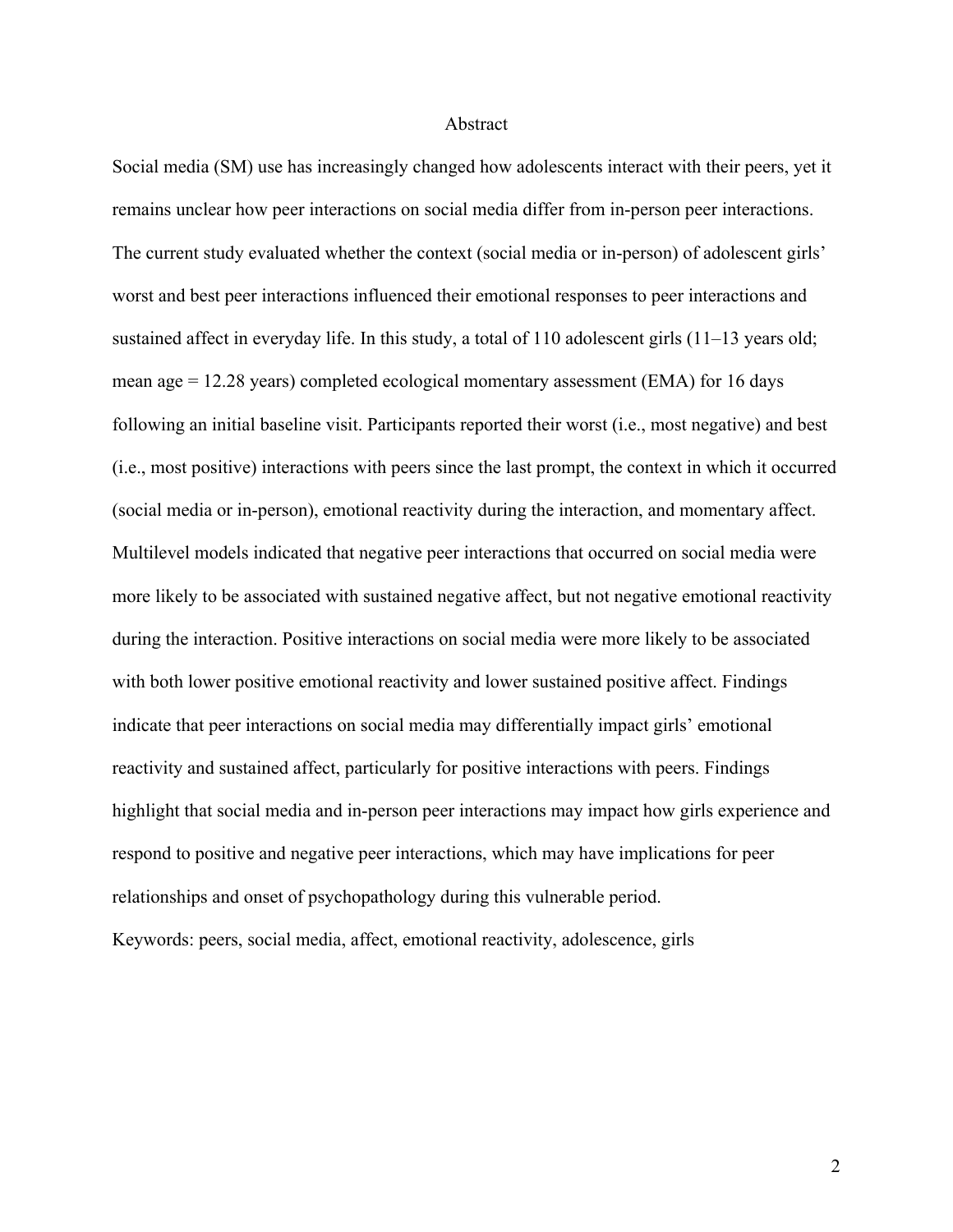Where it hurts the most: Peer interactions on social media and in person are differentially associated with emotional reactivity and sustained affect among adolescent girls

Adolescence is a critical developmental period during which there are a myriad of biological and psychosocial changes, particularly in the emphasis placed on peer relationships (Blakemore, 2008; Nelson, Leibenluft, McClure, & Pine, 2005; Schriber & Guyer, 2016). Adolescent girls are especially sensitive to the status and quality of peer relationships, including both socially-rewarding experiences and peer-related stressors (Rose & Rudolph, 2006; Silk et al., 2012). Perhaps not surprisingly, girls are more likely to experience peer stressors than boys during adolescence (Hamilton, Stange, Abramson, & Alloy, 2015), which contributes to an increased risk for poor mental health outcomes, such as depression, that emerge during adolescence (Hamilton, Stange, Abramson, & Alloy, 2015; Hankin, Mermelstein, & Roesch, 2007; Rudolph, 2002). In recent years, mobile technology and social media have transformed the adolescent environment and the context of peer interactions and relationships (Nesi, Choukas-Bradley, & Prinstein, 2018a, 2018b; Shapiro & Margolin, 2014). With the advent and rapid growth of social media, the majority of adolescents now prefer communicating with peers online compared to in-person communication (Pierce, 2009), which is particularly true for girls (Anderson & Jiang, 2018). Given the increasing pervasiveness of peer interactions on social media, it is critical to understand how youth respond to peer interactions that occur on social media compared to those that occur in person or face-toface.

Most research and theory to date have focused on how social media has impacted in-person peer experiences and relationships, particularly on how social media displaces (i.e., takes away the amount of time in which youth interact in person) as well as stimulates and enhances in-person peer relationships (Nesi et al., 2018a; Valkenburg & Peter, 2011; Waytz & Gray, 2018). According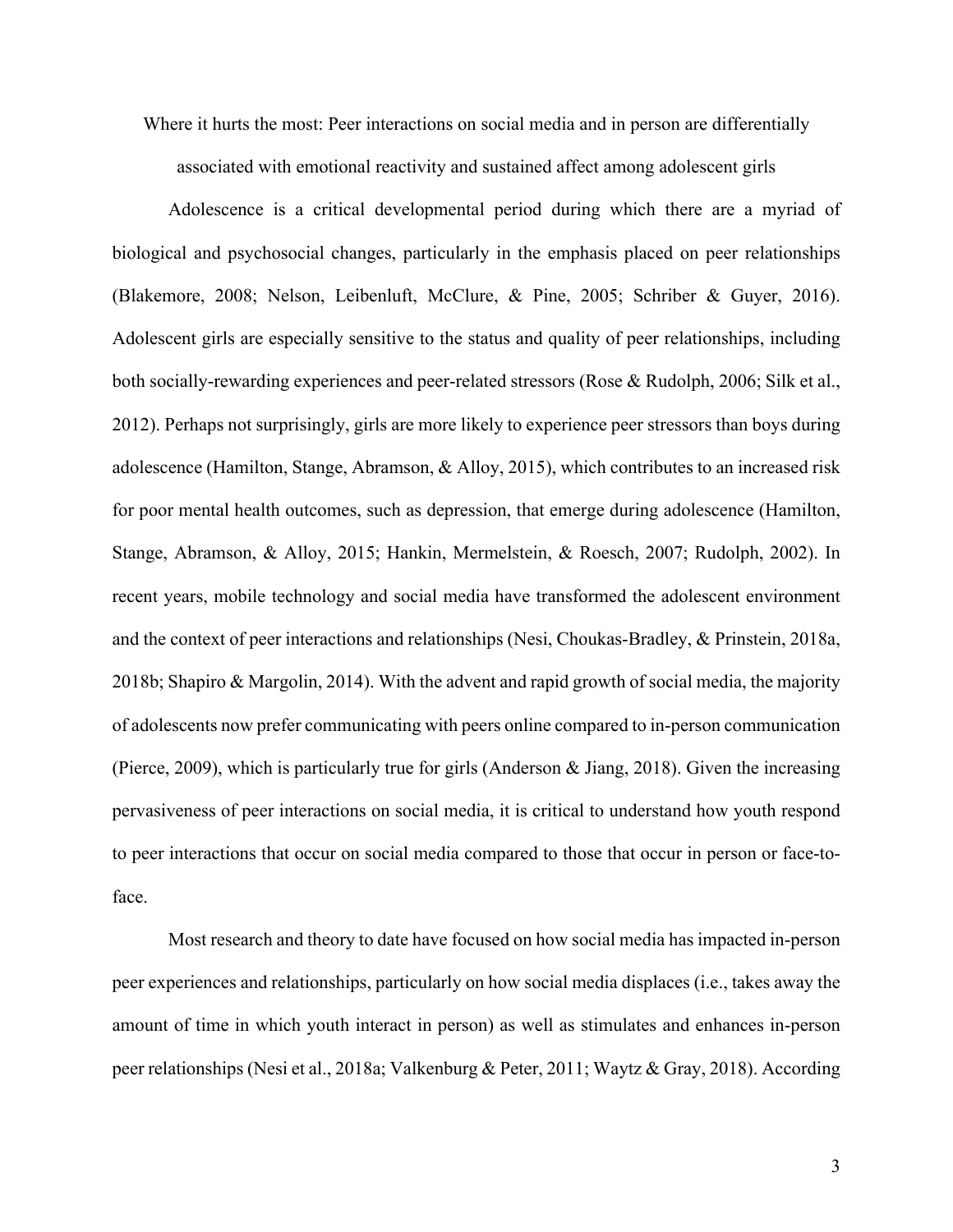to the "cues-filtered-out" hypothesis (Walther, 2011), the absence of audio-visual and social cues might alter the experiences of peer interactions that occur online, which may heighten the ambiguity of peer interactions and also reduce the potential benefits derived from peer interactions. This illustrates the importance and complexity of social media as a platform for both negative and positive experiences (Weinstein, 2018) and social media's effect on adolescent well-being (Hamilton et al., 2020).

To date, most research comparing face-to-face and non-face-to-face interactions has focused on computer-mediated communication (CMC), which encompasses a variety of modalities such as text messaging, audio or visual phone calls, or social networking (DeClerck & Holtzman, 2018; Filipkowski & Smyth, 2012; Rains & Wright, 2016; Trepte, Dienlin, & Reinecke, 2015). These studies have investigated specific types of interactions, such as ostracism, criticism, and social support, and yielded mixed findings in how individuals perceive and respond to faceto-face as compared to CMC interactions. In an experimental paradigm with peer social support, young adults experienced fewer emotional benefits when receiving social support online as compared to support received in person (Holtzman, DeClerck, Turcotte, Lisi, & Woodworth, 2017). Recent research with adults also suggests that social support on social media versus in person may be differentially related to depression. For example, a recent national study with young adults aged 18–30 found perceived in-person social support to be associated with lower odds of depression, whereas social media-based social support was associated with higher odds of depression (Shensa et al., 2020). Other studies, however, have found social media-based support to be associated with lower depressive symptoms (Grieve, Indian, Witteveen, Anne Tolan, & Marrington, 2013; Nick et al., 2018). A laboratory experiment examining the effects of critical remarks made via text message compared to those made in person found that text messaging was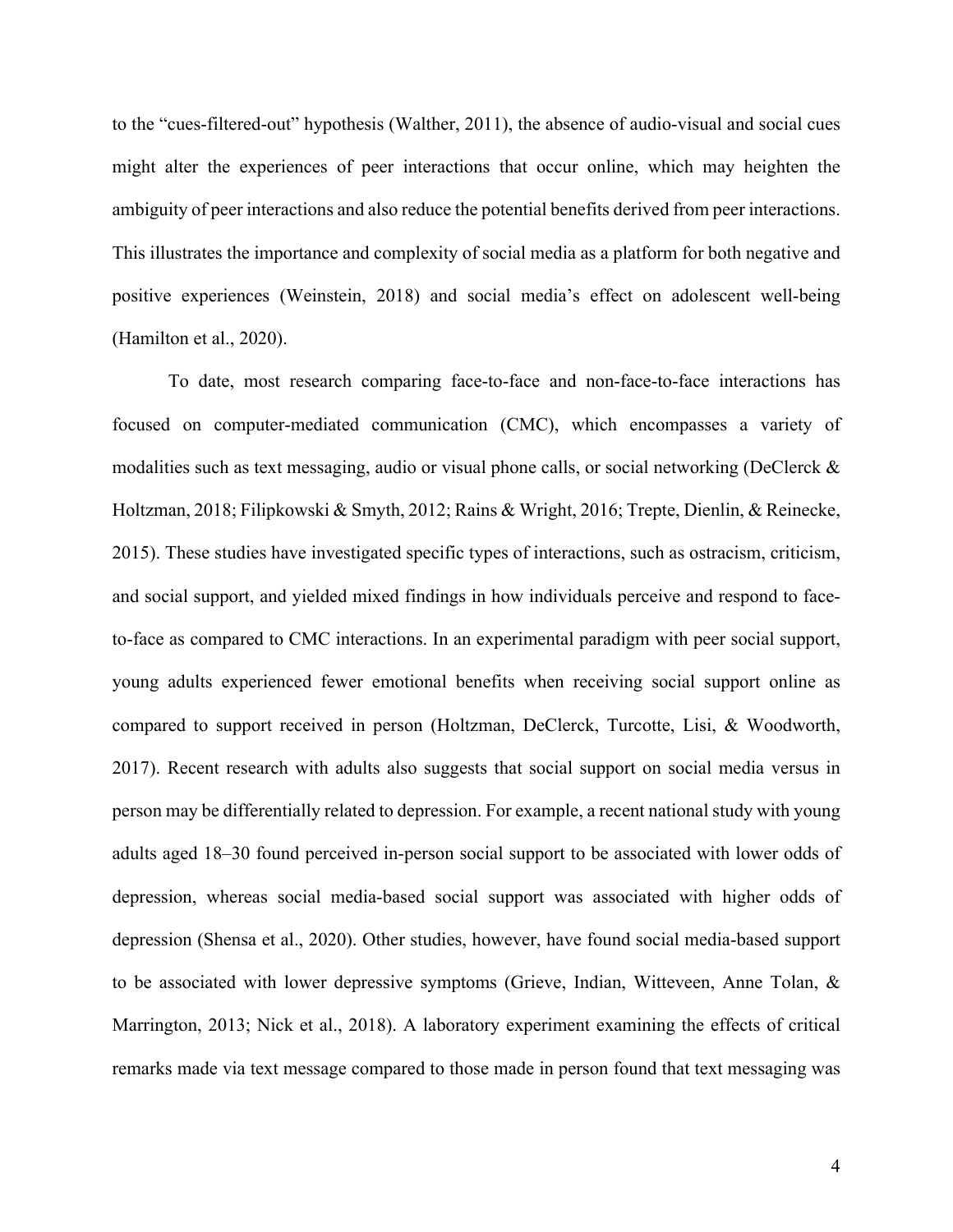just as harmful as in-person criticism for young adults' negative affect and stress (DeClerck & Holtzman, 2018), with no differences observed between the two conditions. Importantly, experimental designs may not generalize to peer experiences in everyday life, where peer interactions will likely have greater meaning, emotional impact, and social consequences than those with a confederate. Thus, it is critical to understand peer interactions as they occur in everyday life to fully grasp how affective consequences may differ.

To date, two studies have used ecological momentary assessment (EMA) to examine the effects of in-person and CMC social interactions among young adults as they naturally occur in the real world (Kafetsios, Chatzakou, Tsigilis, & Vakali, 2017; Schwerdtfeger, Rominger, & Obser, 2020). Specifically, Kafetsios and colleagues (2017) found that women experienced more positive emotion and less negative emotion when the interaction occurred face-to-face as compared to CMC. These findings suggest that online interactions may have more negative effects than in-person interactions, whereas in-person interactions may have more positive effects than CMC. Of note, this study did not examine whether the social interaction was perceived as positive or negative, which cannot rule out the possibility that negative interactions simply occurred more often online than in person. To our knowledge, no EMA study has compared both positive and negative peer interactions among adolescents (as perceived by teens), which would provide more nuanced information about how modality influences the affective experience of peer interactions among a population for whom peer interactions are more salient and more likely to impact their emotional well-being. Further, it remains unclear whether online interactions and CMC are differentially associated with how individuals emotionally respond to interactions (i.e., emotional reactivity) or their lingering effects on mood (i.e., sustained affect), which may reflect different affective experiences and regulatory abilities.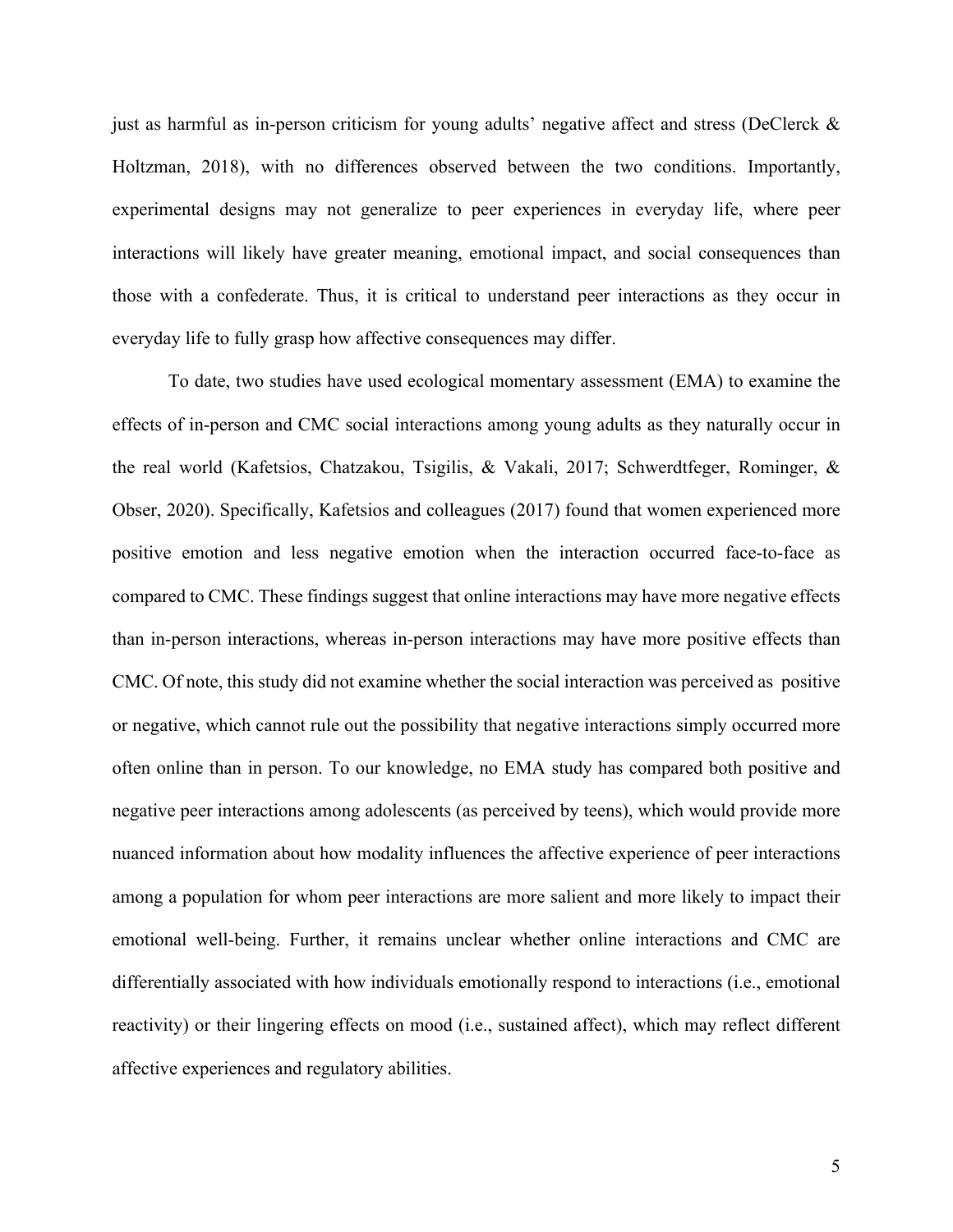Although prior research provides valuable information about differences between CMC and in-person social interactions, social media may have a distinct impact on how interactions occur even relative to other forms of CMC. According to the transformation framework (Nesi et al., 2018a, 2018b), social media has unique affordances that can impact peer relationships at both the dyadic and group level. Social media interactions can be asynchronous (i.e., allowing delays in when individuals receive and can respond to peers) as well as more permanent, public, readily accessible "24/7," and absent of cues as compared to in-person or other CMC social interactions (Nesi et al., 2018a). For instance, peer interactions on social media may be amplified compared to in-person peer interactions, such that more peers may bear witness to public interactions, thereby having more implications for peer status and relationships. Consistent with this, several studies found cyberbullying to have more negative effects on youth than traditional in-person bullying (Bonanno & Hymel, 2013; Kowalski, Giumetti, Schroeder, & Lattanner, 2014; Waasdorp & Bradshaw, 2015), with adolescents in an experimental manipulation perceiving cyberbullying as especially harmful when it is public (Sticca & Perren, 2013). The asynchronicity of peer interactions on social media may also lead to greater uncertainty and less immediate conflict resolution, thereby contributing to more intense or longer-lasting negative emotions. Further, the absence of certain nonverbal and verbal social cues in peer interactions may lead ambiguous interactions to be interpreted more negatively, as individuals have more difficulty decoding others' emotions (Derks, Bos, & von Grumbkow, 2008), and this absence may contribute to less effective problem solving (Nesi et al., 2018a). Although social media may enhance self-disclosure for girls (Valkenburg, Sumter, & Peter, 2011), it may lend itself to more informational support rather than the social and visual cues that affect warmth and intimacy. Thus, it is possible that the specific affordances of social media may serve to enhance the negative emotional impact of peer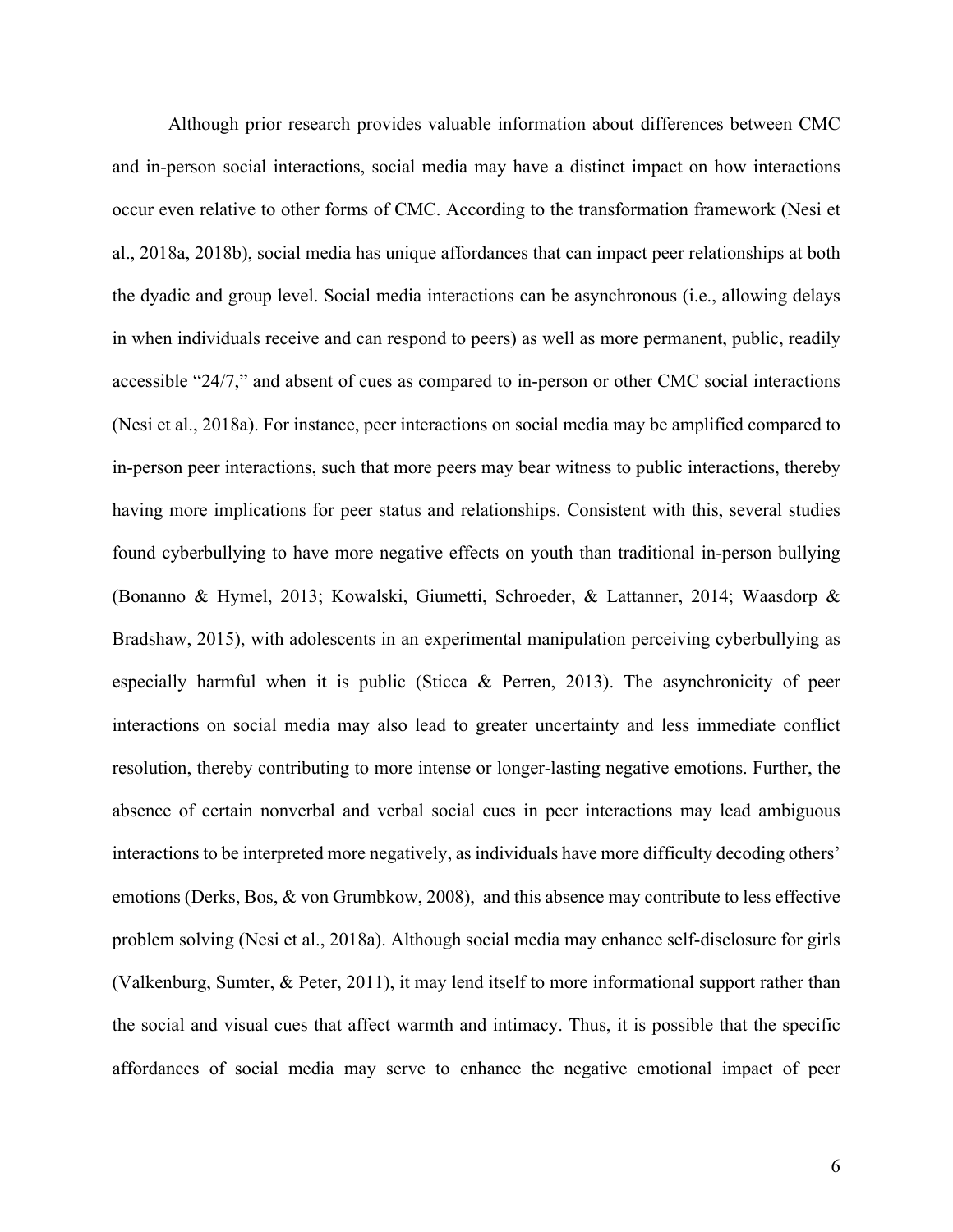interactions while simultaneously reducing its positive emotional benefits. In this sense, social media may elicit more negative responses or reactivity during the interaction and prolong the experiences of that negative emotion. In addition, it may also dampen positive emotions following peer interactions, resulting in sustained lower positive affect. This may be particularly true for peer interactions that adolescents perceive to be negative (i.e., the interaction that made them feel the 'worst') or peer interactions that are perceived to be positive (i.e., the interaction that made them feel the 'best'), which may elicit stronger emotional responses. To date, however, no known study has directly examined adolescents' affective responses to peer interactions on social media compared to those in person among adolescents as they occur in everyday life, particularly as they relate to adolescents' experiences of their most positive/best and negative/worst peer interactions.

Of note, differences between peer interactions and affective experiences on social media and face-to-face may be even more pronounced among adolescents who are at higher risk for anxiety and depression. First, youth with elevated depression or anxiety symptoms may be more likely to prefer communicating with peers online compared to in-person interactions (Erwin, Turk, Heimberg, Fresco, & Hantula, 2004), highlighting the importance of understanding how these experiences may differentially impact affective experiences. While some research suggests that online communication may be beneficial for youth with anxiety symptoms, particularly social anxiety (Pierce, 2009), individuals with anxiety may use social media as a means of regulating fears to social evaluations and rejection (Valkenburg & Peter, 2009) or spend more time passively browsing and engaging in social comparison (Thorisdottir, Sigurvinsdottir, Asgeirsdottir, Allegrante, & Sigfusdottir, 2019). In addition, youth with depression and anxiety may be particularly vulnerable to negative interpretation bias (Joormann & Quinn, 2014), which may heighten the potential for negative perceptions of ambiguous online communications. For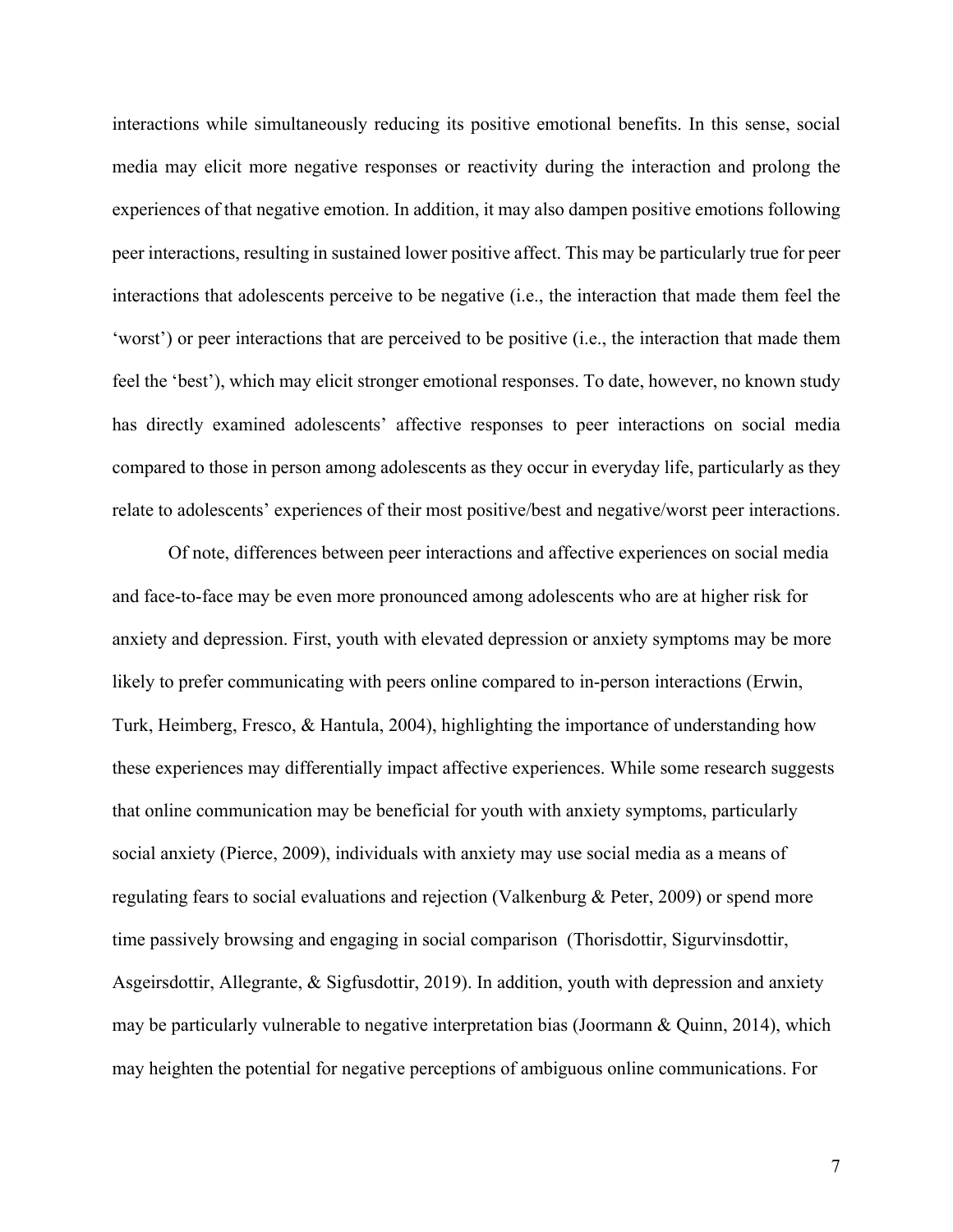example, a study of youth with social anxiety, participants were more likely to perceive ambiguous responses online as more negative than those experienced in person (Kingsbury & Coplan, 2016), although it is unclear whether this finding generalizes to other forms of anxiety. Further, adolescent girls are more affected by peer interactions, particularly negative peer feedback (Silk et al., 2012) compared to boys, and are at heightened risk for developing depression and anxiety symptoms. Taken together, adolescent girls with elevated risk for anxiety and depression may be a particularly important population to examine the differential effect of perceived negative and positive peer interactions. Identifying whether there are different affective experiences resulting from peer interactions experienced on social media compared to those in person may shed light on longer-lasting effects on mental health and well-being.

#### **The Current Study**

To address gaps in prior research, the current study used ecological momentary assessment (EMA) to compare peer interactions that occurred via social media and in person and adolescent girls' affective experiences both during and after a peer interaction that they perceived as their 'best' (most positive) or 'worst' (most negative) interaction since the last assessment. Specifically, we sought to examine how adolescent girls' best and worst peer interactions on social media and in person related to their negative and positive emotional responses to the interactions (i.e., emotional reactivity) and their sustained positive and negative affect. By evaluating both their positive and negative responses to the peer interactions and sustained affect, our study aims to shed light on the full range of affective experiences across peer interactions. Further, given the importance of understanding the context of everyday peer interactions among adolescents at risk for depression and anxiety symptoms, we examined these relationships among a sample of girls enriched to have a shy/fearful temperament (without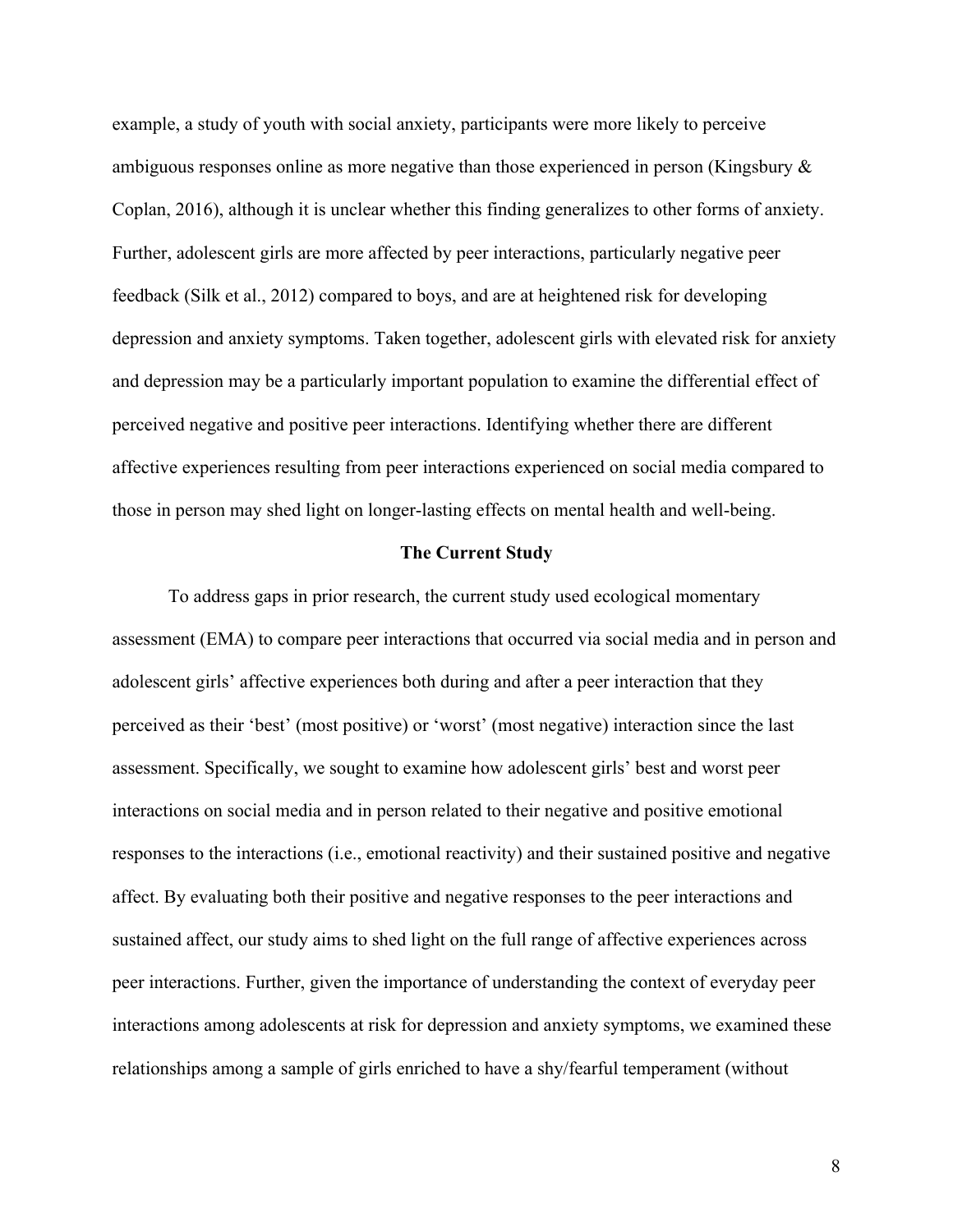current anxiety or depressive disorders) who may be more likely to be negatively affected by social media and to develop subsequent psychopathology (Chronis-Tuscano et al., 2009). Based on prior EMA studies (Kafetsios et al., 2017) indicating that CMC peer interactions were associated with less positive and more negative affect, we hypothesized that adolescent girls' worst/most negative peer interactions would be associated with more negative emotional reactivity during the interaction and sustained negative affect when they occurred on social media compared to in-person interactions. In contrast, we hypothesized that adolescent girls' best/most positive peer interactions would be associated with more positive emotional reactivity and sustained positive affect when occurring in person as compared to on social media, which would be associated with lower positive emotional reactivity and sustained positive affect. Further, given the complexity of emotional experiences, the current study also conducted exploratory analyses examining whether the context of the peer interaction differentially impacted specific emotional reactivity during girls' best and worst peer interactions.

#### **Method**

# *Participants*

The current study's sample was drawn from the Girls Interactions in Real Life Study of Brain Development (GIRLS: Brain Study), which is a multi-wave, longitudinal study designed to investigate the socio-affective and neural processes influencing the development of depression and anxiety symptoms among adolescent girls. The study recruited 129 adolescent girls between the ages of 11 and 14 and their primary caregivers via online and community announcements. Specifically, the current study oversampled adolescent girls with shy and/or fearful temperament, as the extant literature indicates that youth with such temperament show increased vulnerability for developing depression and social anxiety (Chronis-Tuscano et al., 2009; Gladstone & Parker,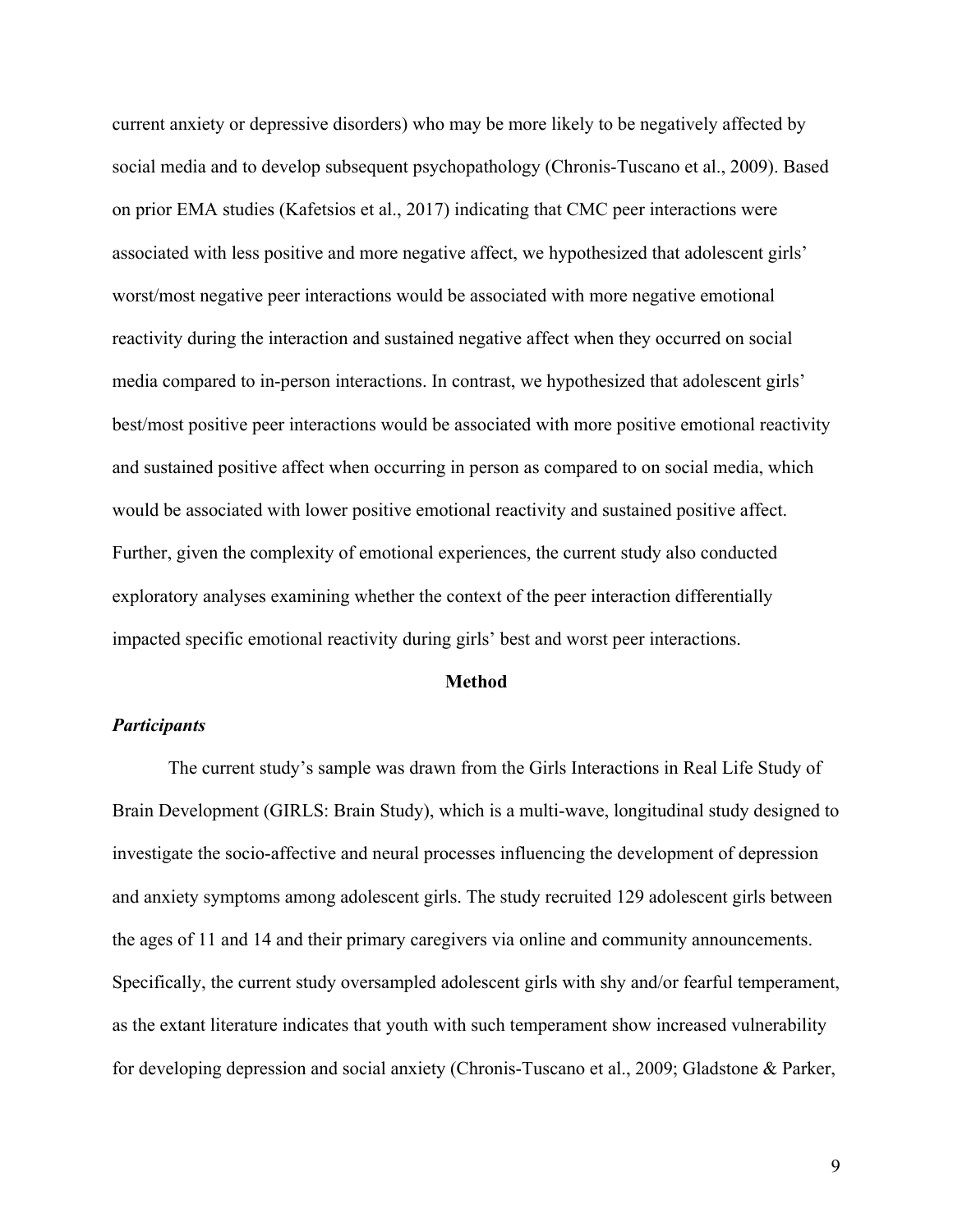2006). The study used the Fear and Shyness subscales of the Early Adolescent Temperament Questionnaire-Revised (EATQ-R; Capaldi & Rothbart, 1992; Ellis & Rothbart, 2001) as a screening measure completed by the parent and child to determine participant risk status, with two-thirds of the overall sample scoring 0.75 SD above the mean. The EATQ-R has demonstrated good convergent validity in prior samples of adolescents (Muris & Meesters, 2009), and the two subscales had adequate reliability in the current study (Parent:  $\alpha$  = .80; Child:  $\alpha = .75$ ).

Participants were excluded from the study if they met current or lifetime DSM-5 diagnostic criteria for any anxiety disorder (with the exception of specific phobia), major depressive disorder, or any psychotic or autism spectrum disorder. Trained clinical interviewers administered the Kiddie-Schedule for Affective Disorders and Schizophrenia (KSADS-PL; Kaufman et al., 2016) to determine diagnostic criteria exclusion. Participants were excluded due to: the presence of acute suicidality or risk of harm to oneself or others; the presence of neurological anomalies or head injury; any lifetime presence of a neurological or serious medical condition; intellectual disability; the use of psychoactive or other medications interacting with brain functioning (with the exception of stimulants); the presence of MRI contraindications (e.g., metal in the body, including braces); and the presence of uncorrected ocular impairments that would interfere with eye-tracking measurements.

Of the 129 participants recruited, 3 withdrew prior to the baseline assessment and 4 participants dropped out of the EMA portion of the study. Six participants were removed from analysis because of providing unusable data  $(n = 4$ ; technical issues; providing fake responses) and less than 25% of the EMA prompts ( $n = 2$ ). Thus, a total of 116 participants completed EMA. However, four participants did not endorse any peer interactions and two did not complete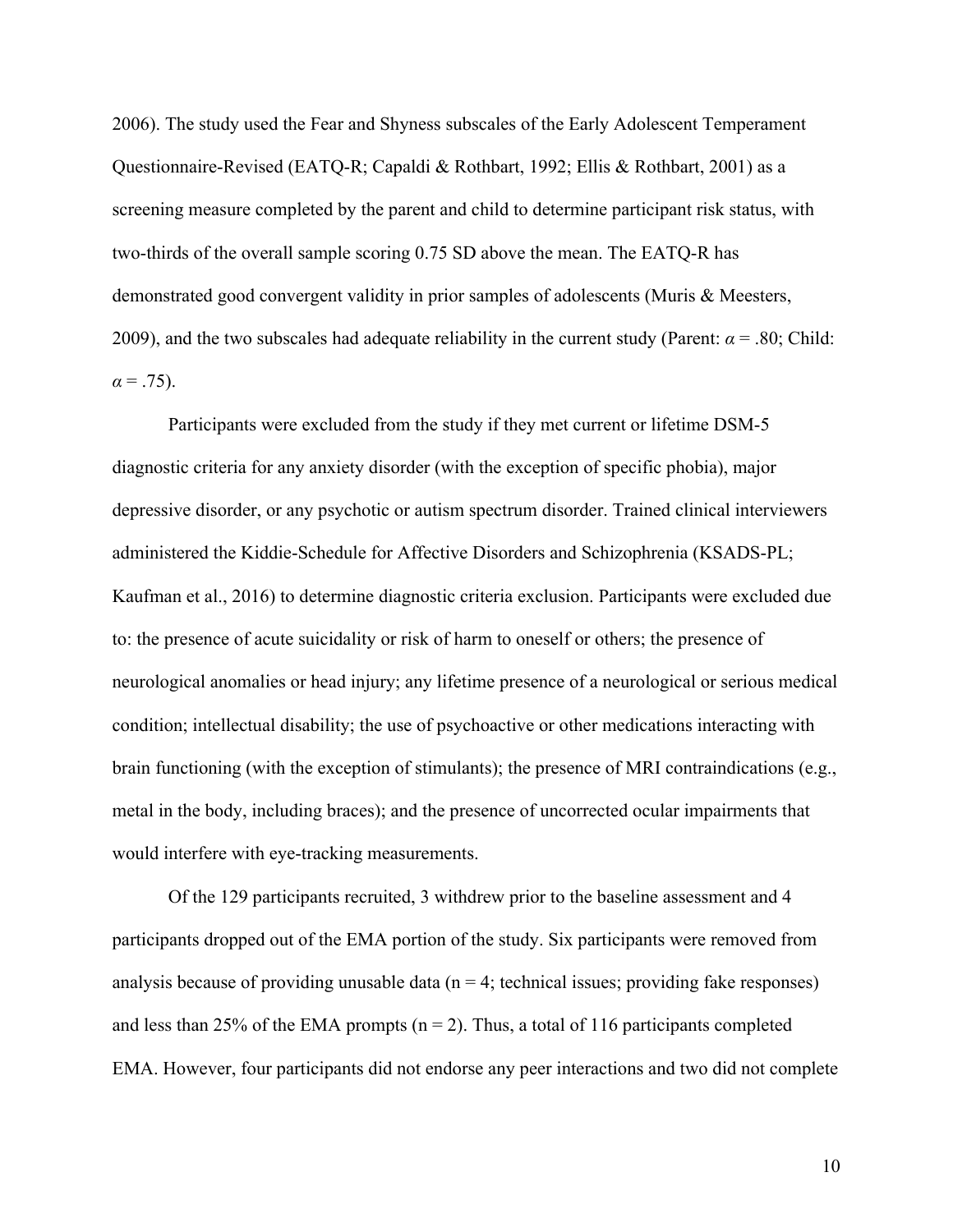the anxiety measure; in turn, these participants were not included in the final sample. The final sample consisted of 110 girls ( $n = 72$  (65%) high risk). The average age was 12.28 years (SD = .80 years). Girls self-identified as 68% White, 20% Black/African American, 8% Biracial, and 4% Asian, Native American, or 'Other'; 9 girls (8%) also identified as Hispanic/Latinx.

## *Procedure*

The GIRLS: Brain Study is an ongoing, multi-wave, longitudinal study design including three time points for data collection. The current study includes only data from the initial study visit and EMA study period. Upon receiving informed consent and assent from both the participating parent and adolescent daughter, respectively, participants completed an in-person baseline visit followed by a 16-day EMA protocol. The EMA data comprised participants' responses to brief questions administered via study-provided smartphones. Participants began the EMA protocol during the weekend. It was administered for 16 consecutive days, with 3 prompts on weekdays and 4 prompts on weekends. For the first weekday prompt administration, participants indicated a time prior to the beginning of school hours; participants otherwise completed the two remaining prompts that were randomly administered after school hours. Importantly, no EMA prompts were administered during school hours. To capture representative assessments, weekday prompts occurred randomly within two blocks of time (i.e., morning and after school/evening hours) and weekend prompts occurred randomly within four blocks of time (i.e., morning, early afternoon, late afternoon, and evening hours). In total, participants received 54 EMA prompts throughout the course of data collection. The EMA protocol prompted participants to report information about their most positive and negative interactions with other kids their age, affective responses to each interaction, and momentary affect. The University of Pittsburgh Institutional Review Board approved all study procedures.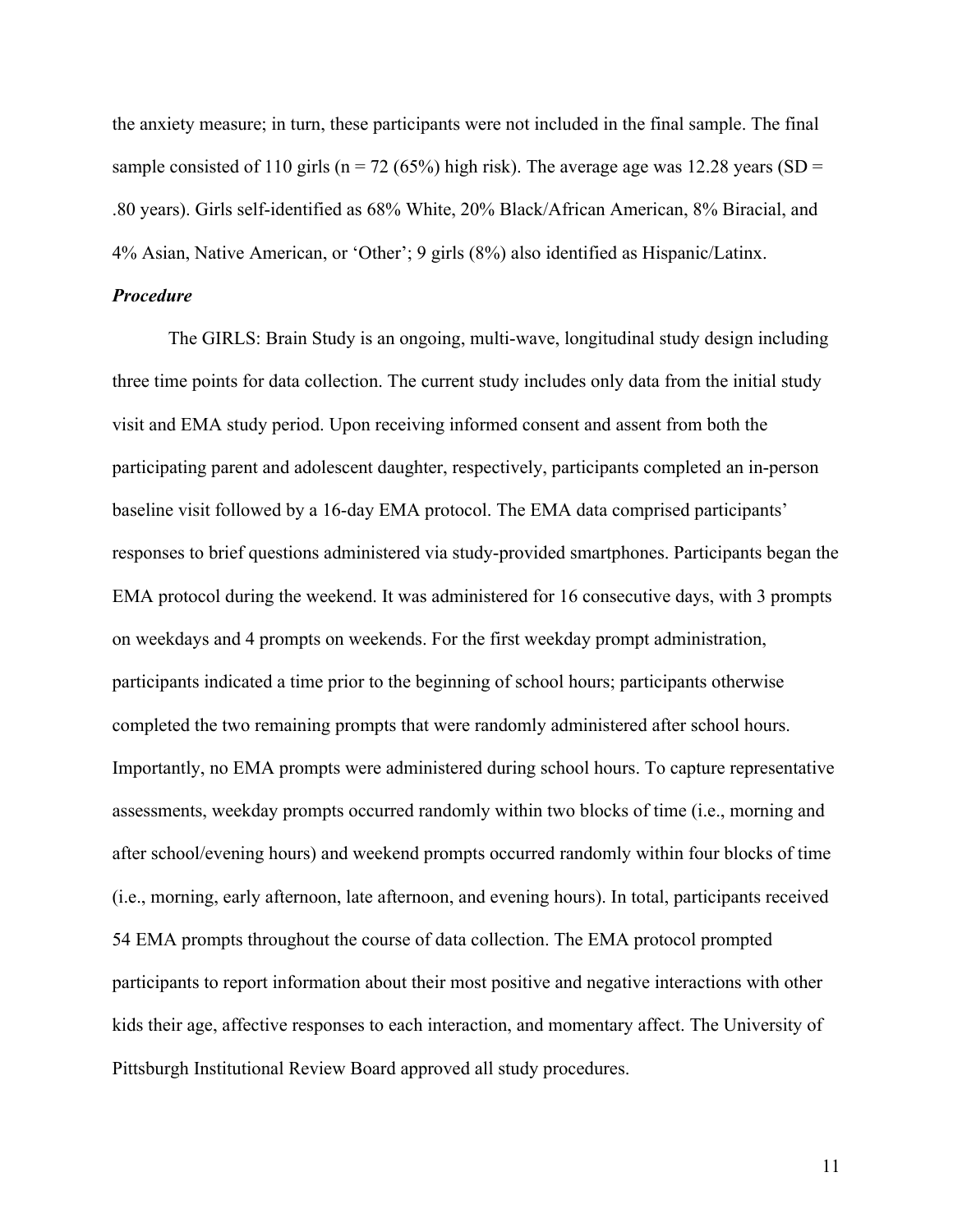## *Ecological Momentary Assessment Measures*

**Peer interactions and emotional reactivity.** Participants were asked to report their best and worst social interactions since the last EMA prompt, which are also referred to as positive and negative interactions, respectively. Using a free-text box, participants responded to the prompt: "*Think about the interaction with other kids your age that made you feel the worst since the last beep on (prior EMA collection time). What happened?*". Participants then indicated the context in which the interaction occurred, with options including: in person; over the phone; text message; social networking site (Facebook, Instagram, Snapchat, etc.); FaceTime, Skype, webcam; and other (allowing for further free-text specification). Next, participants reported others who were involved in the interaction, which included friends, romantic interests, other peers, and siblings and/or cousins within 2 years of participant age. To capture the recency of each interaction, participants were asked, "*When did this interaction occur?*" Response options ranged from 0–9, with higher numbers reflecting more time elapsed since the interaction: within the last 15 minutes, within 30 minutes, 1 hour ago, 2 hours ago, 3 hours ago, 4 hours ago, more than 4 hours ago, last night, yesterday, and before yesterday. To assess emotional reactivity, participants were then asked, "*Please rate how you felt during this interaction*." Participants rated their negative emotional responses (i.e., sadness, worry, stress, anger) to the perceived worst interaction on a sliding scale ranging from "*Not at all (0)*" to "*Extremely (100)*." Participants' negative affective rating scales were adapted from the Positive and Negative Affect Schedule for Children, which demonstrates good convergent and discriminant validity in prior studies with adolescents (PANAS-C; Laurent et al., 1999). In the current study, the mean of the negative emotions at each prompt was calculated for negative emotional reactivity. Exploratory analyses focused on each individual negative emotional response.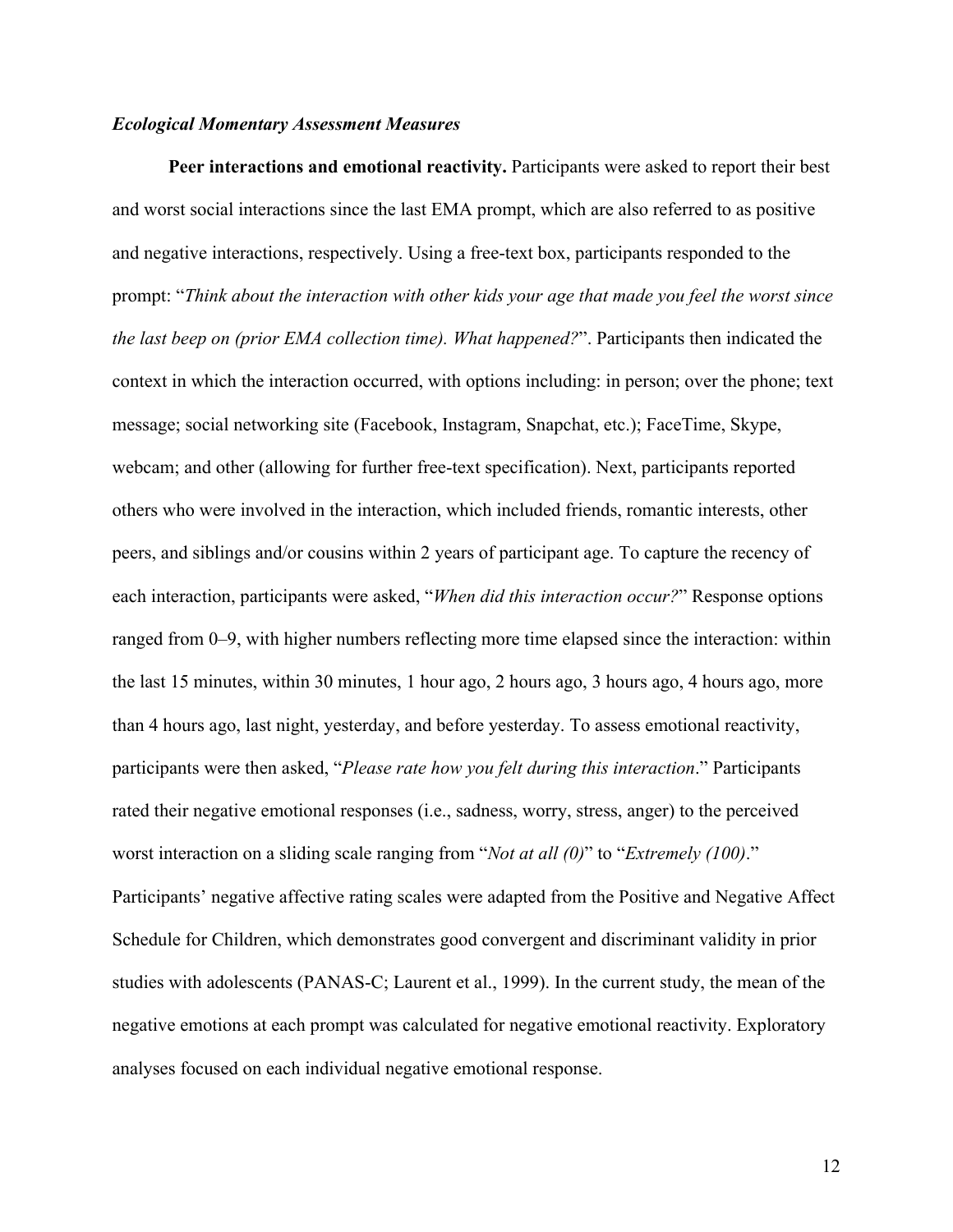To examine positive interactions and emotional responses, participants were then prompted: "*Again, think about your interactions with other people since the last beep on (prior EMA collection time). Think about the interaction that made you feel best. What happened?*"*.*

Participants completed identical follow-up questions detailed above for the positive interactions (i.e., recency of interaction, involvement of others), with response options for those involved including friends, romantic interests, other peers, and siblings and/or cousins within 2 years of participant age. Positive affective ratings assessed the extent of positive emotional responses to the perceived best interaction on a 0–100 scale (happy, joyful, excited, interested). Similar to participants' negative affective ratings, the positive affective rating scales were adapted from the PANAS-C (Laurent et al., 1999). The mean of the positive emotions at each prompt was calculated for positive emotional reactivity to the interaction.

Given the focus on peer interactions and the difference between events that occur on social media and in person, only interactions that included peers (friends, boy/girlfriend, other peers) and interactions that occurred in person or on social media (i.e., text or social networking site) were included in the current study. Worst/best peer interaction type was coded as 0 (inperson) or 1 (social media: social networking sites or text). Information regarding the percentage of perceived negative and positive interactions that occurred by phone (audio or video) or other modalities (e.g., email, video games) are reported in Figure 1, but were not categorized as social media in the current study. The percentage of each person's peer interactions endorsed on social media relative to total peer interactions (occurring on social media or in person) was also calculated.

**Sustained negative and positive affect.** Participants reported their momentary state of negative emotions (sadness, worry, stress, anger) and positive emotions (happy, joyful, excited,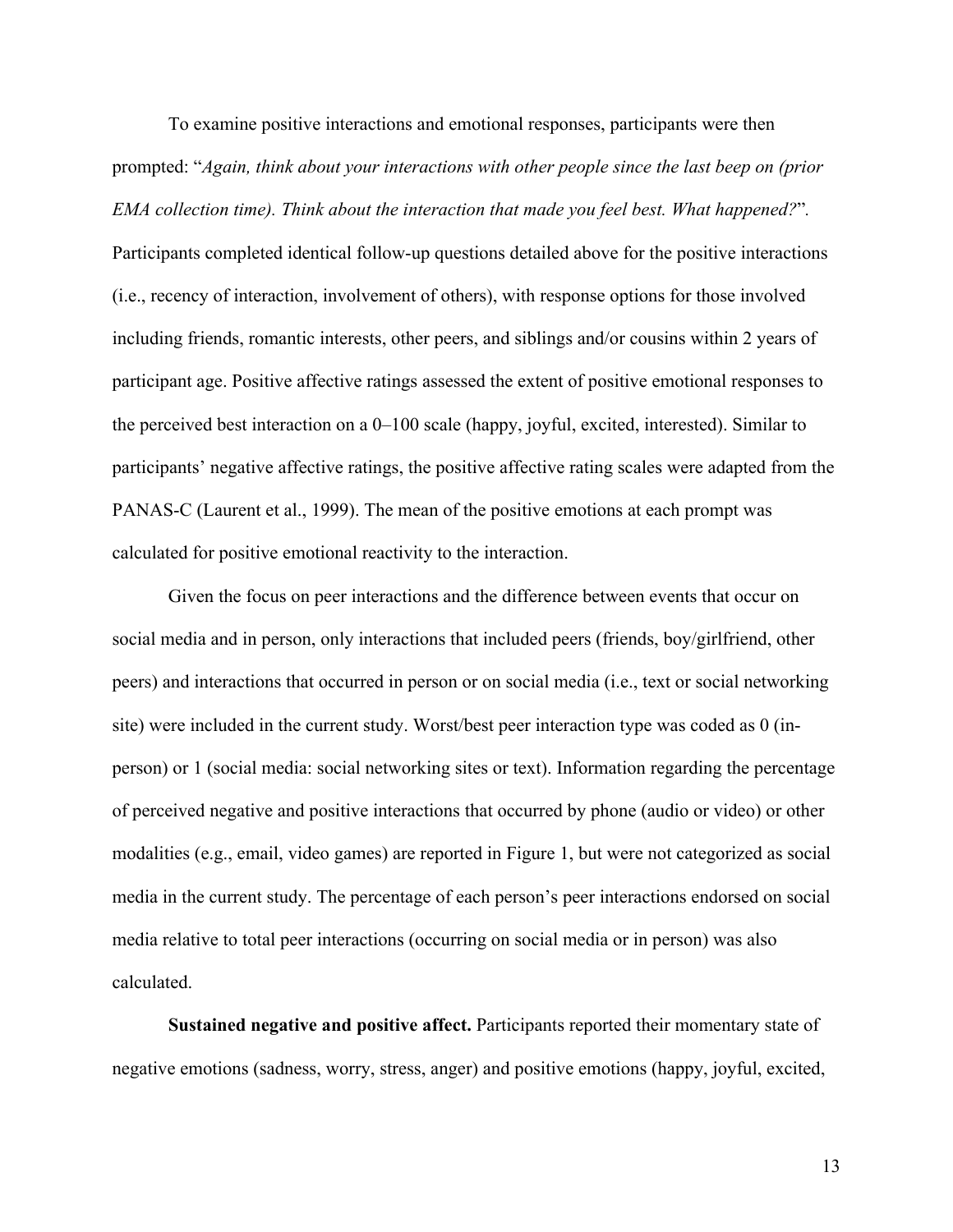and interested) on a sliding scale from 0–100 for each emotion. Negative and positive affective states were calculated at each prompt by calculating the average of negative emotions and positive emotions, respectively. Although momentary affect may not be directly linked with the occurrence of the perceived best/worst peer interactions, the current study operationalized momentary affect as the extent to which positive and negative affective states were sustained following a peer interaction. These affective states were reported as preceding the current EMA prompt and affective state.

**Baseline Anxiety Symptoms.** Baseline anxiety symptoms were assessed during the initial study visit using the Screen for Anxiety Related Emotional Disorders (SCARED; Bodden, Bogels, & Muris, 2009), which is a 44-item questionnaire that assesses symptoms of panic disorder, generalized anxiety, separation anxiety, social anxiety, and school avoidance. The SCARED used in the study was a modified version of the longer 71-item SCARED. A higher total score indicates higher levels of anxiety, which was used in the current study as a covariate. The SCARED yielded excellent ( $\alpha$  = .94) levels of internal consistency in the current study and has demonstrated good predictive (Bodden et al., 2009), discriminant, convergent, and divergent validity in prior studies with adolescents (Monga et al., 2000).

**Pubertal Development.** The Pubertal Development Scale (PDS; Petersen, Crockett, Richards, & Boxer, 1988) was used to assess youth pubertal status, which is a validated selfreported measure. The PDS yielded levels of internal consistency and has demonstrated good convergent validity with physician-rated stages of pubertal development in prior studies with adolescent samples (Petersen et al., 1988). PDS scores were converted to a 5-point scale using a coding system paralleling Tanner Stages (Shirtcliff, Dahl, & Pollak, 2009). The PDS had adequate internal reliability ( $\alpha$  = .85) in this sample. The current study evaluated whether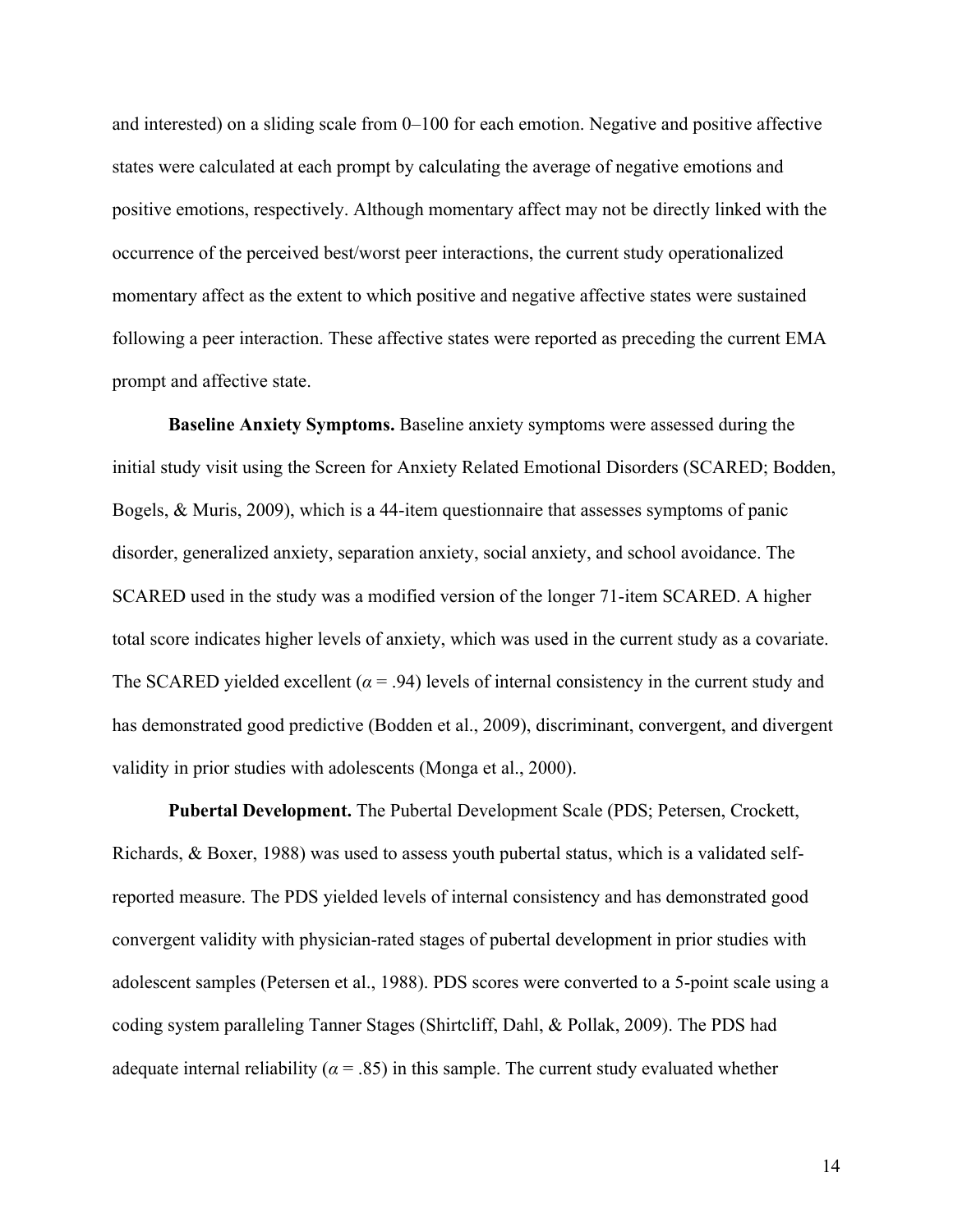pubertal development was associated with primary study variables and included it as a covariate in the event of a significant association.

## **Statistical Analyses**

Preliminary analyses first examined EMA prompts endorsed for girls' perceived most negative and positive peer interaction. Using the final sample, descriptive statistics and bivariate correlations for primary variables were examined using mean-level study variables. Correlations and t-tests were conducted to examine primary study variables by sample demographics (age, pubertal development, race, and risk status [based on the initial recruitment procedures]). For the context of peer interactions, the percentage of best or worst peer interactions endorsed on social media relative to total peer interactions (occurring on social media or in person) was included as a mean-level variable for correlation analyses. Prior to conducting analyses, we tested for patterns of missingness of the final sample and examined the assumptions of multilevel modeling.

For all analyses, we conducted multilevel modeling to account for the hierarchical nature of the data (Raudenbush & Bryk, 2002), with EMA prompts (level 1) nested within subjects (level 2). First, unconditional models (without any predictors) were tested and there was adequate variance at both between- and within-person levels for affective outcomes (Supplemental Table 1). An autoregressive correlation structure was used for the data given that adjacent timepoints were expected to be more highly correlated. Fixed effects were entered for primary variables (interaction type) and all covariates (see below). Individuals were allowed to vary in their intercepts of affective outcomes (random intercept) and in the effect of peer interaction context on affective outcomes (random slope). Primary analyses focused on the: 1) fixed effect of negative peer interactions on social media compared to those in person on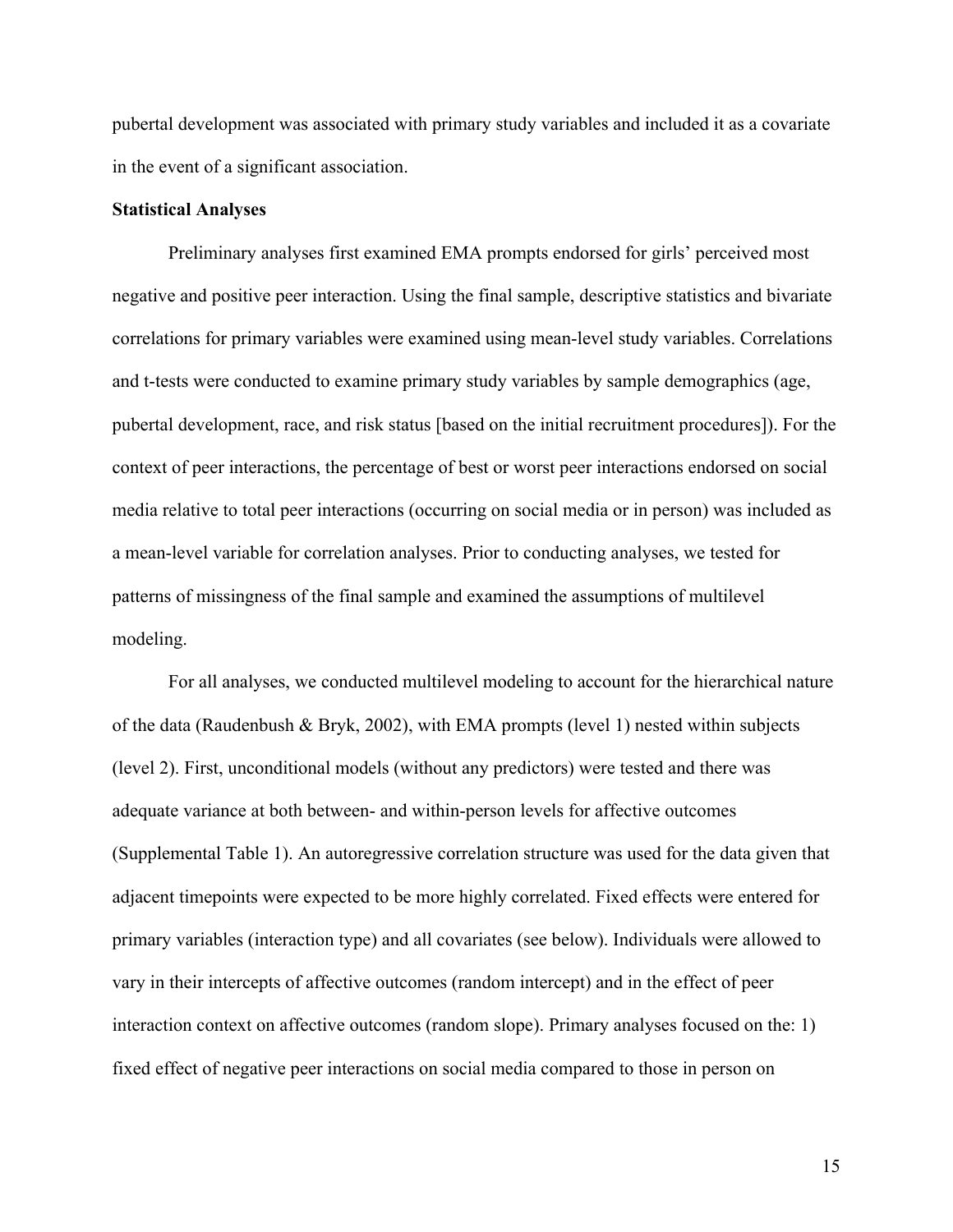negative emotional reactivity to that interaction and sustained negative affect, and 2) the fixed effect of positive peer interactions on social media compared to those in person on positive emotional reactivity to the interaction and sustained positive affect. Individual variability of random slopes of social media-affect outcomes were also examined.

Covariates were centered prior to analysis and included prior timepoint affective state or response (e.g., lagged/prior emotional reactivity or momentary affect), recency of the best/worst peer interaction, and study day (weekend/weekday). Given study recruitment procedures, group status and baseline anxiety symptoms also were included as covariates to account for individual differences in anxiety, which might influence engagement and responses to online and in-person peer interactions (Valkenburg & Peter, 2009; Vannucci, Flannery, & Ohannessian, 2017). To account for individual differences in total peer interactions endorsed on social media versus in person, person-level (level 2) percentages of negative and positive peer interactions endorsed on social media as compared to those in person were included. Multilevel analyses were conducted in R 3.6 using nlme function with Full Information Maximum Likelihood (FIML) for positive and negative emotional reactivity and sustained positive affect. Sustained negative affect violated the assumptions of normality of residuals (there were no other violations) and possessed a zero-inflated distribution in sustained negative affect. Consequently, a two-part fixed effects model for semi-continuous data (Olsen & Schafer, 2001) was used with the GLMMadaptive package in R. The models include a logistic model for the probability of a nonzero response and a conditional linear model for the mean response for nonzero data. A random intercept was specified for both the logistic and continuous steps, and a random slope for peer interaction type was included for the continuous data. To examine specific emotional responses for best and worst reactions to peer interactions, exploratory analyses were conducted using the same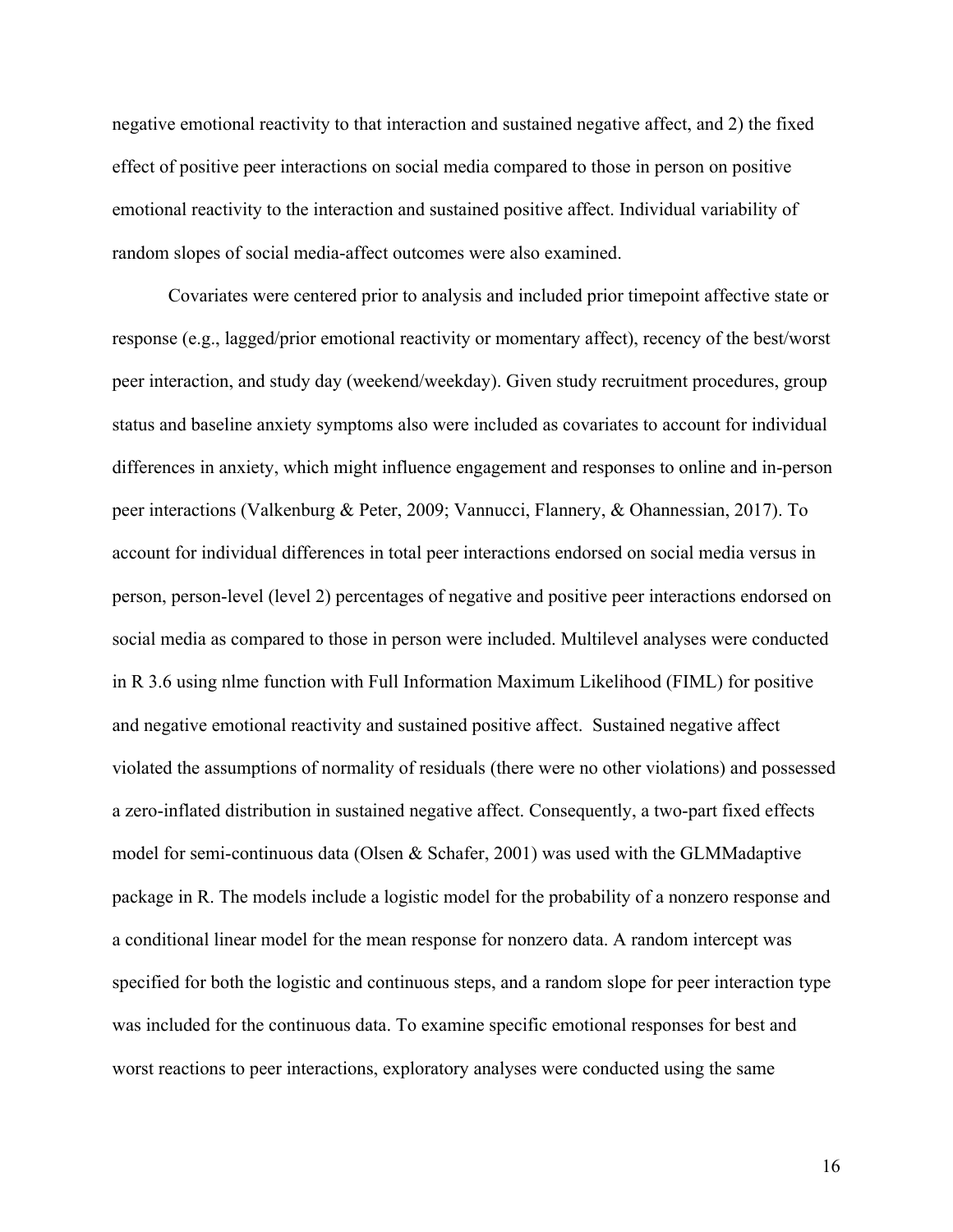procedure as above with each affective response as a dependent variable. Effect sizes (Cohen's *d)* were estimated using the "EMATools" package for linear mixed models in R, though caution is recommended when interpreting these effect estimates for multilevel models.

### **Results**

### *Descriptive Statistics*

The 110 participants completed an average of 43.5 EMA prompts (ranging from 20–54). On average, participants had nearly 80% of their positive or negative peer interactions occur in person as compared to social media interactions. Thus, girls reported that 19.86% of their positive peer interactions (ranging from 0–89%) and 19.92% of negative peer interactions (ranging from 0–97%) occurred on social media. There were no significant associations in the percentage of peer interactions (positive and negative) that occurred on social media (as compared to those in person) by risk status ( $t(108)=0.65$ ,  $p = 0.52$ ), age ( $r = 0.16$ ), pubertal development (*r =* .04), or race (White or Person of Color [collective grouping of individuals identifying as Black, Biracial, Latinx, Asian, Native American, or 'Other']: *t* (108) *=* 1.04, *p =*  .30). In total, girls had an average of  $17.50$  (SD =  $11.04$ ; range =  $2-45$ ) prompts endorsing negative peer interactions and  $22.86$  (SD = 10.44, range = 1–46) prompts endorsing positive peer interactions that occurred in person or on social media. Girls with higher average positive affect (sustained and reactivity) were more likely to complete EMA prompts, with missing values estimated using FIML as noted above. There were no other observed patterns of missingness based on study or demographic information. See Figure 1 for information about inclusion and exclusion of EMA prompts.

Bivariate correlations for primary study variables (mean-level) are provided in Table 1. As expected, girls who reported more positive social media peer interactions also reported more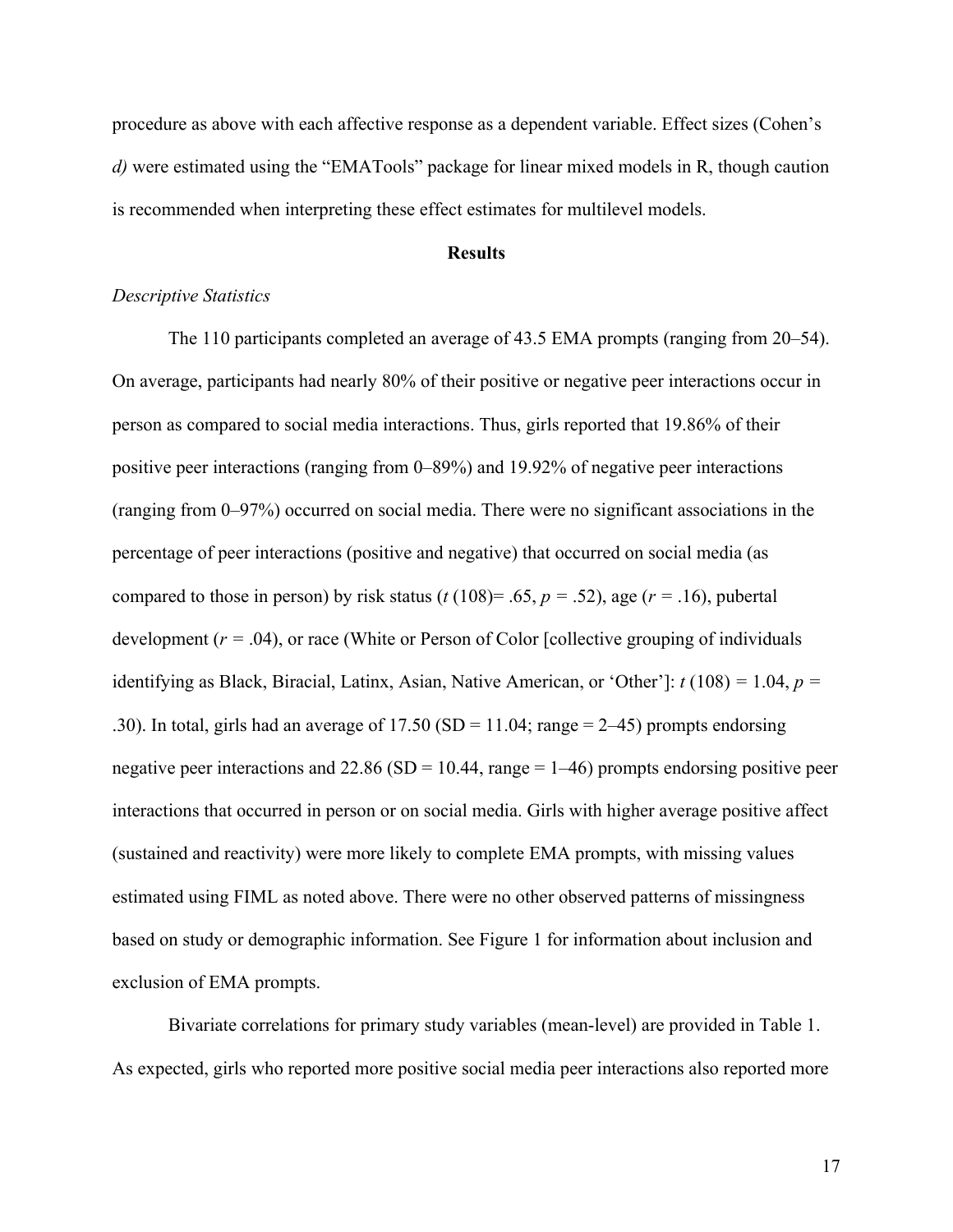negative peer interactions on social media. Baseline anxiety was significantly associated with negative emotional reactivity and sustained negative affect. Similarly, corresponding affective states and reactivity were highly correlated with one another. Further, individuals with more negative emotional reactivity also tended to have more positive emotional reactivity. Sustained negative and positive affect were not correlated. There were no significant associations with pubertal development and primary study variables; thus, puberty was not included as a covariate in study analyses.

### **Context of Worst Peer Interactions and Negative Affective Outcomes**

*Negative Emotional Reactivity.* For our model examining girls' negative emotional reactivity to the worst peer interaction, there was no significant fixed effect of the interaction type and whether it occurred on social media or in person (Table 2). Of the covariates, there were significant effects of baseline social anxiety, prior timepoint negative emotional reactivity, and peer interactions that were less recent. There was significant variability in girls' overall levels of negative emotional reactivity and the effect of peer interaction type on negative emotional reactivity. For exploratory analyses of the specific emotional responses to the worst peer interaction (Supplemental Table 2), there was a significant fixed effect of peer interaction context only on responses of sadness, such that negative peer interactions on social media elicited higher levels of sadness than negative peer interactions that occurred in person. There were no significant differences between social media or in-person peer interactions on feelings of anger, worry, or stress during the worst peer interaction.

*Sustained Negative Affect.* The two-part fixed effects model included a continuous and a zero-inflated portion. The continuous multilevel model indicated that negative peer interactions that occurred on social media compared to those in person were significantly associated with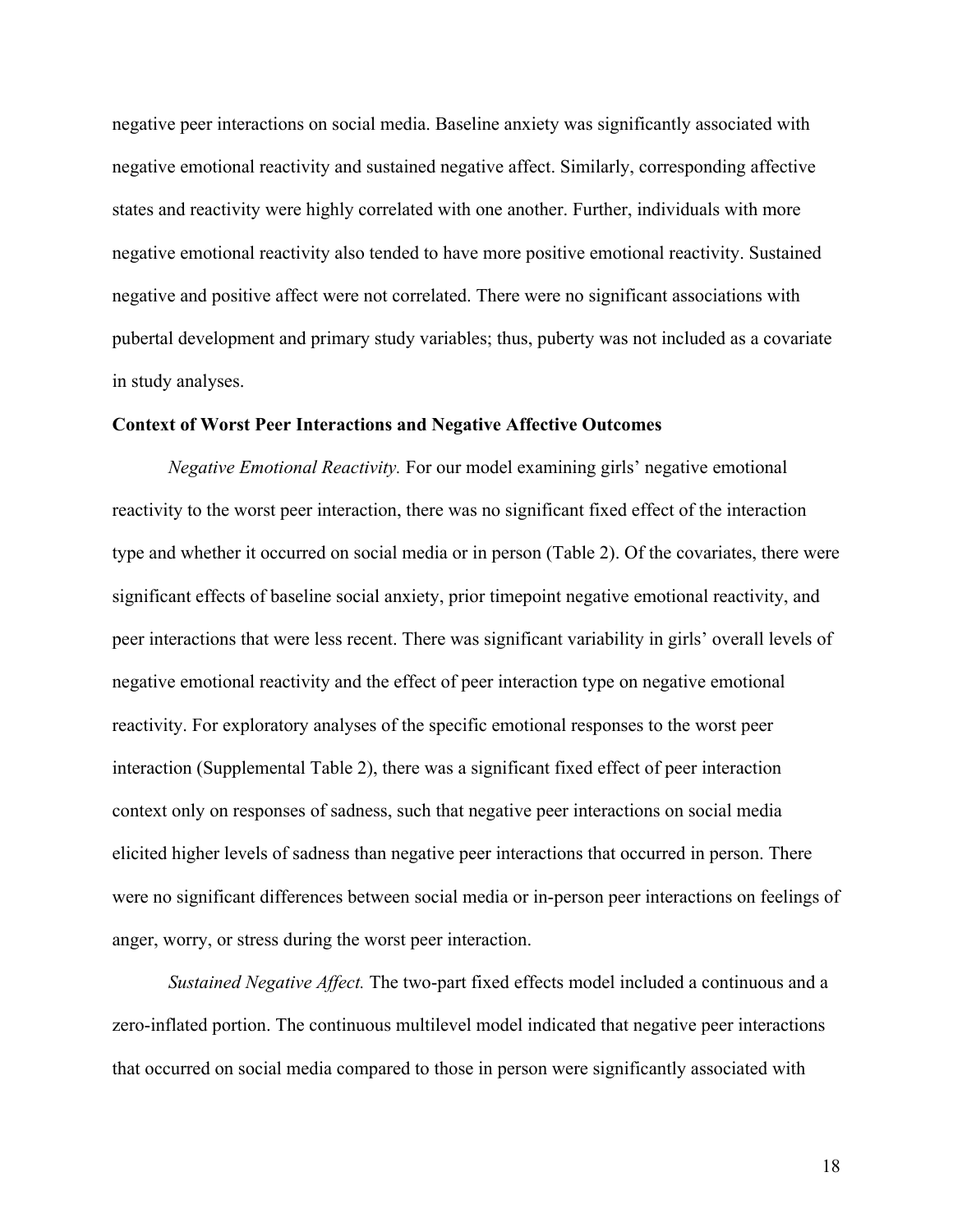higher levels of sustained negative affect (Table 2) when negative affect was above zero. However, the zero-inflated portion of the multilevel model indicated that social media peer interactions did not significantly predict the likelihood of having sustained negative affect (any versus none). Of the covariates, prior timepoint negative affect and baseline anxiety symptoms predicted sustained negative affect in both models. There was no significant effect of overall levels of peer interactions endorsed on social media compared to those in person on sustained negative affect.

### **Context of Best Peer Interaction and Affective Responses**

*Positive Emotional Reactivity.* There was a significant effect of positive peer interactions that occurred on social media compared to those in person on positive emotional reactivity during the interaction (Table 3), such that girls had more positive emotional reactions during interactions that occurred in person compared to those on social media. Estimated effect size was small (Cohen's  $d = 10$ ). More recent positive interactions with peers were also associated with higher levels of positive emotional reactivity. Of note, there were significant individual differences in levels of positive affect and in the effects of peer interaction type on positive emotional reactivity. For exploratory analyses of individual positive responses, best peer interactions that occurred in person predicted higher levels of happiness and excitement relative to social media peer interactions (Supplemental Table 3), but there were no significant effects on feeling more interested or joyful.

*Sustained Positive Affect.* Multilevel models indicated that the best (most positive) peer interactions that occurred on social media compared to those in person were associated with lower levels of sustained positive affect (Table 3). In other words, when positive peer interactions occurred in person, girls were more likely to report higher levels of sustained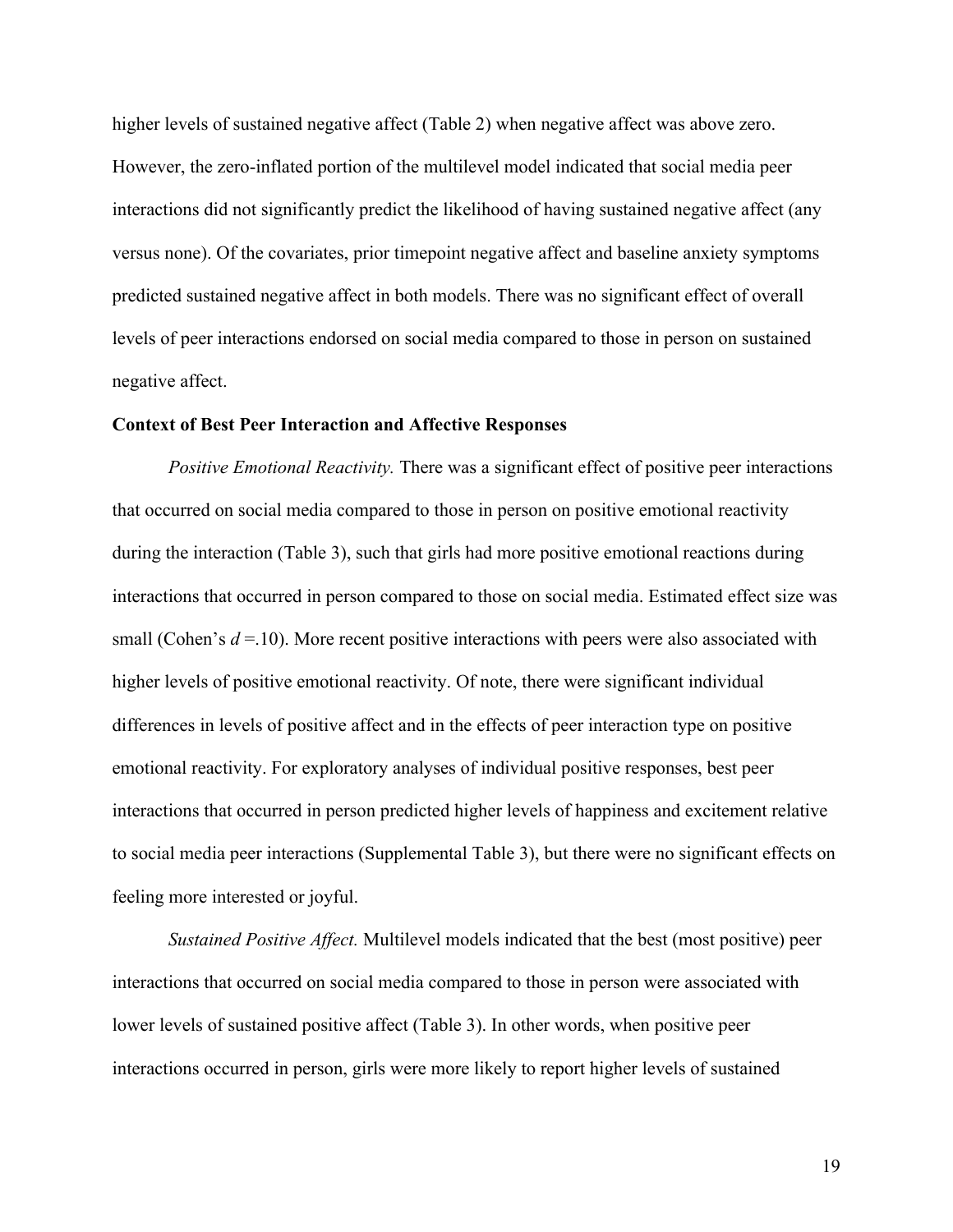positive affect (though estimated effect sizes were small with a Cohen's *d* of.12). Of the covariates, positive affective state at the prior timepoint, weekend days, and more recent positive interactions also were associated with higher levels of positive affect. There was no significant effect of overall levels of peer interactions endorsed on social media compared to those in person on sustained positive affect. Positive peer interactions that occurred in person were significantly associated with higher positive affect and interactions on social media were associated with lower levels of sustained positive affect. However, this did not appear to be accounted for by the proportion of peer interactions occurring on social media relative to those in person.

#### **Discussion**

Social media is increasingly becoming a prominent mode of communication among adolescents (Anderson & Jiang, 2018). Yet, it remains unclear how peer interactions that occur on social media affect adolescents' emotional experiences compared to when they occur in person. Using an EMA design to assess adolescents' naturally-occurring best and worst peer interactions across a 16-day period, the current study was the first to examine the associations between social media and in-person peer interactions with adolescent girls' emotional reactivity during the interaction and sustained affect. Consistent with our hypotheses, positive peer interactions (i.e., adolescents' reported best peer interactions) were significantly associated with both lower positive emotional reactivity to the interaction and sustained positive affect when they occurred on social media compared to in person. In partial support of our hypotheses, adolescent girls' most negative peer interactions (i.e., perceived worst peer interactions) were significantly associated with higher levels of sustained negative affect, but not negative emotional reactivity, when they occurred on social media rather than in person. Our exploratory analyses of specific emotional responses indicate that, compared to in-person interactions,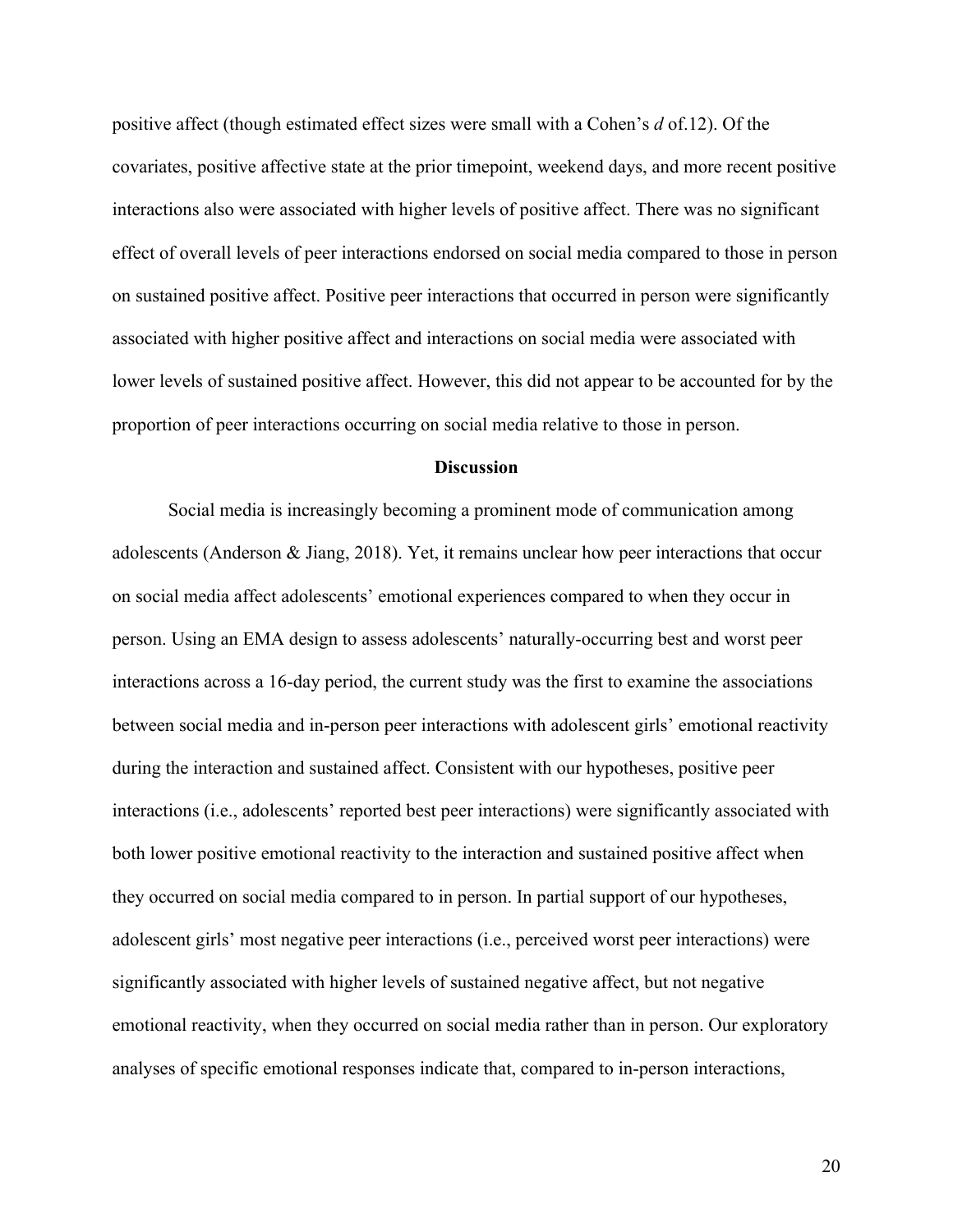negative peer interactions on social media were only associated with sadness during the interaction; however, positive peer interactions in person were associated with both more happiness and excitement during the interaction. It is important to note that we controlled for individuals' overall percentage of reported social media as compared to in-person interactions, which were unrelated to affective states and reactivity. This further provides support for the within-person nature of our findings, such that compared to an individual's own interactions in person, social media appears to lessen the beneficial aspects of positive peer interactions and intensify the affective consequences of negative peer interactions.

There are several reasons why social media may differentially affect the positive and negative emotional experiences of peer interactions for adolescent girls. Consistent with the transformation framework (Nesi et al., 2018a, 2018b), negative and positive peer interactions that occur on social media may possess certain features or characteristics that impact how interactions occur and both the emotional experience and perception of interactions. In particular, cue absence may make people more likely to say things online that otherwise would not be said because they do not witness its social effects (Kelly et al., 2012; Reid & Reid, 2010). This could mean that actual negative interactions are worse when experienced through social media or text, thereby eliciting more sadness or contributing to sustained negative affect. Cue absence could also impact positive peer interactions by stripping away certain beneficial aspects of positive interactions, such as vocal and facial cues, which further reinforce positive emotions (Sauter, 2017). These findings are consistent with prior research that positive interactions on CMC generate less positive emotion and emotional bonding with others (Holtzman et al., 2017; Sherman, Michikyan, & Greenfield, 2013). Asynchronous communication also may allow negative interactions to linger without resolution or prevent synchronous experience of shared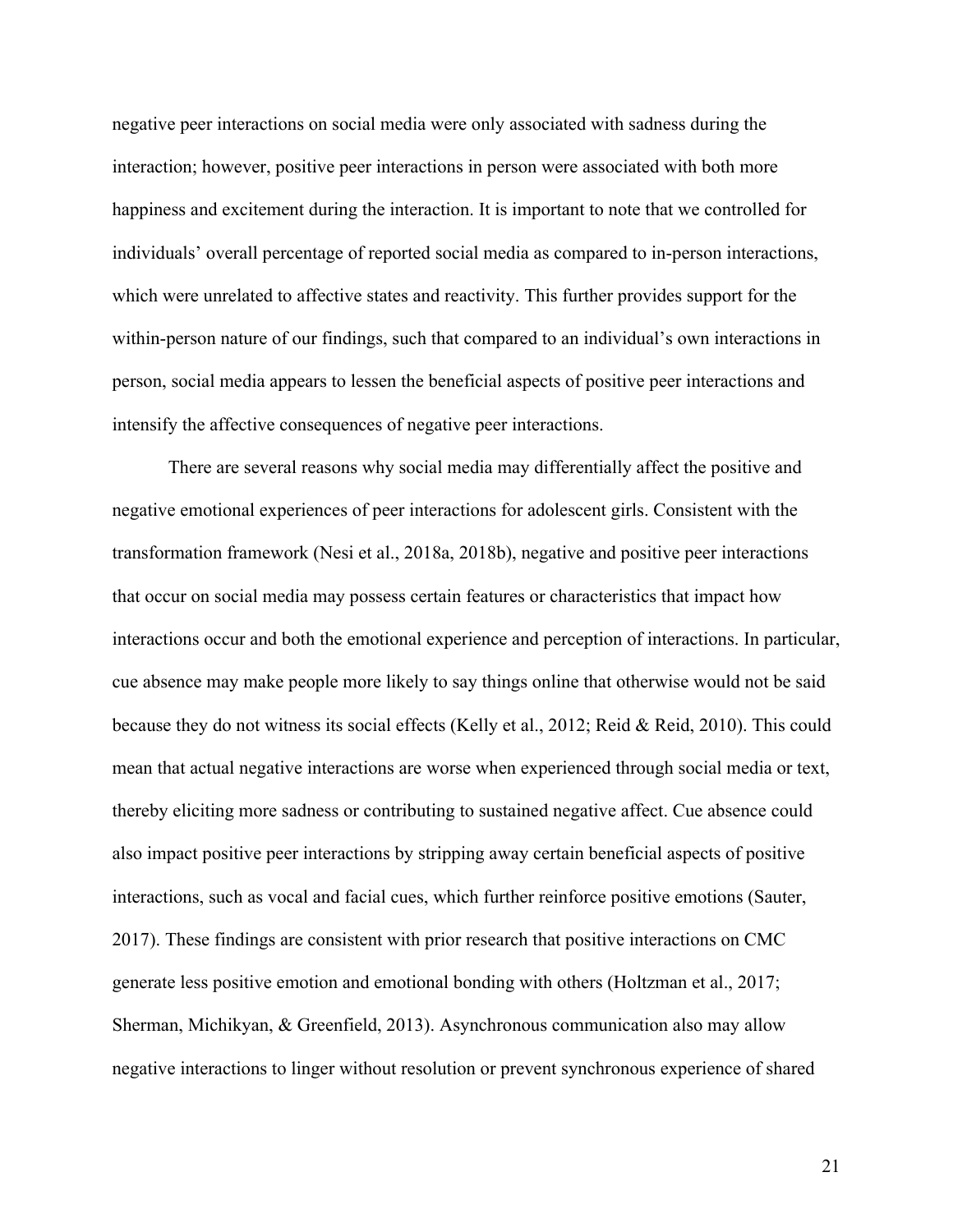positive emotionality. This could contribute to maladaptive emotion regulatory responses, such as ruminating over negative interactions leading to more negative affect over time or dampening positive emotion during and after positive interactions (Hamilton et al., 2017). It may further intensify its negative impact over time, even if not initially eliciting more overall negative emotional responses. Thus, it could be that peer interactions that are perceived as more negative are more salient and harmful when they occur on social media.

There are several considerations to discuss in light of these findings, which raise important questions for future research. First, despite our findings and public concern about social media, it is important to recognize that adolescent girls in the current study were more likely to report the majority of their best and worst peer interactions as occurring in person rather than on social media. Consistent with the Pew research surveys (Anderson & Jiang, 2018), youth who reported that their worst peer interactions were on social media also were more likely to report that their best peer interactions were on social media, suggesting that social media may be a source of both positive and negative peer experiences. Second, direct communication is typically considered to be a more adaptive use of social media than passive consumption of social media (Escobar-Viera et al., 2018; Verduyn et al., 2015). Thus, while peer interactions perceived as negative and positive may have different affective consequences than in-person experiences, active social media use that involves direct peer interactions (i.e., direct messaging through a social media platform) may still indicate more beneficial use. Further, there may be biased experiences in the events that adolescents report on social media compared to those occurring in person. Social media interactions are continuous in today's world; thus, adolescents may be biased in the interactions that they recall as negative or positive. For instance, more recent positive peer interactions were associated with more positive emotional reactivity,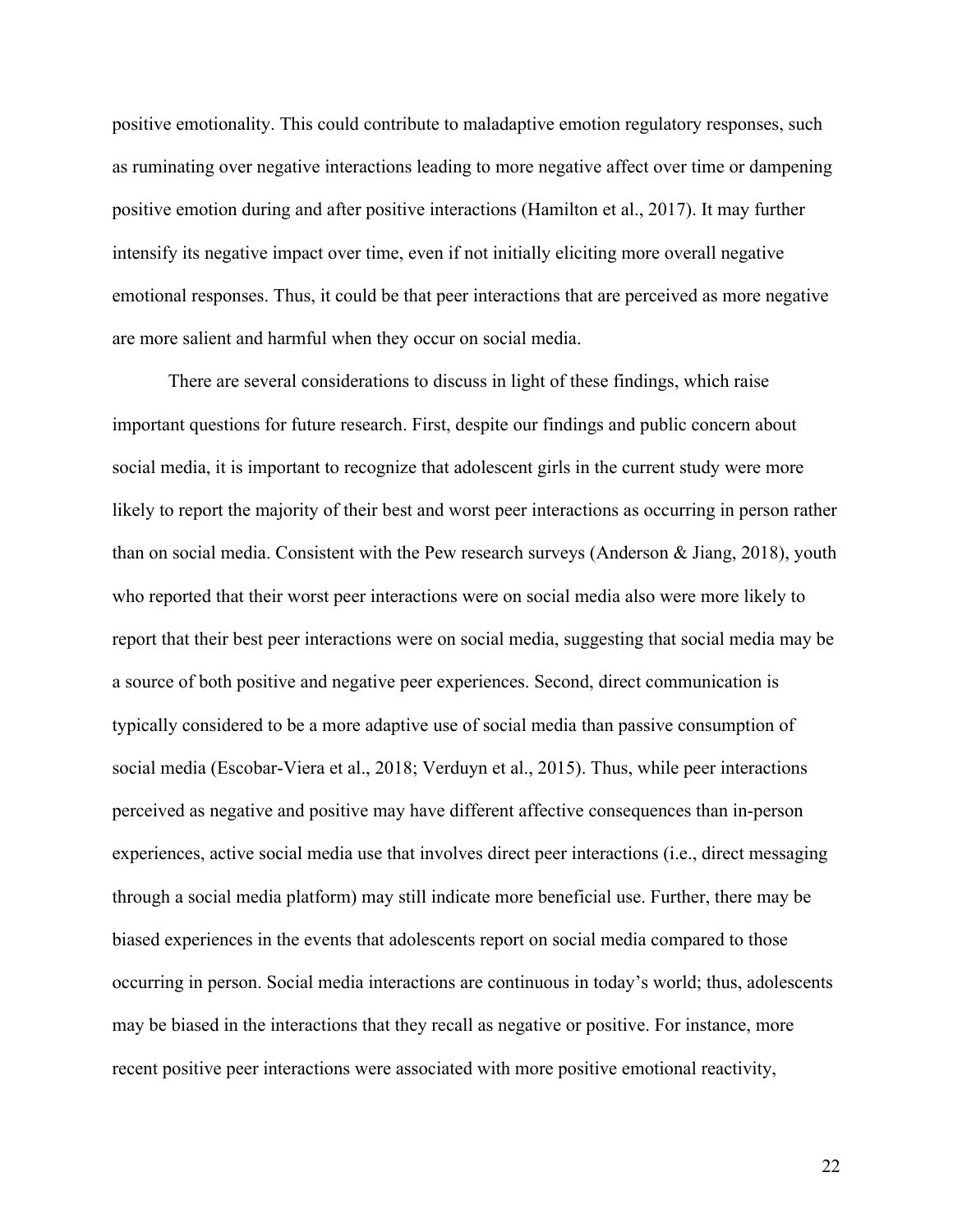whereas fewer recent negative peer interactions were associated with more negative emotional reactivity. Further, given that adolescents' best/worst interactions are based on subjective perception, there may be individual differences in how adolescents determine what constitutes as their best/worst interaction, which might not be uniform across individuals. Thus, it is possible that there was a recall bias in the types of events that were reported for their best and worst interactions on social media compared to those in person, which may not reflect events that could be defined more objectively as positive or negative interactions.

There are several key limitations and critical next steps for future research. As noted above, the specific characteristics of adolescents' best and worst peer interactions remain unknown, and social media peer interactions are likely varied in their occurrence and context (e.g., public versus private). Although our study is comparing the affective experiences of social media and in-person peer interactions, it is possible that this is akin to drawing comparisons between apples and oranges if the type, quality, and experience of these interactions are not similar. For instance, cyberbullying is not necessarily considered an extension of in-person peer experiences, but rather a unique form of victimization that has a more negative mental health impact (Landoll, La Greca, Lai, Chan,  $\&$ Herge, 2015). Although a strength of our study is the use of EMA to assess naturally-occurring peer interactions, we did not exhaustively assess other peer interactions occurring in person or on social media. Other online and in-person interactions with peers or experiences on social media without direct interactions may have occurred and impacted emotional experiences, and our study did not examine the duration or quality of peer experiences in either context. In addition, overall levels of negative affect endorsed were low, which was surprising given that most girls were at high risk for depression and anxiety symptoms. Although we accounted for this with our analytic approach, it might limit generalizability to samples with higher levels of endorsed negative affect.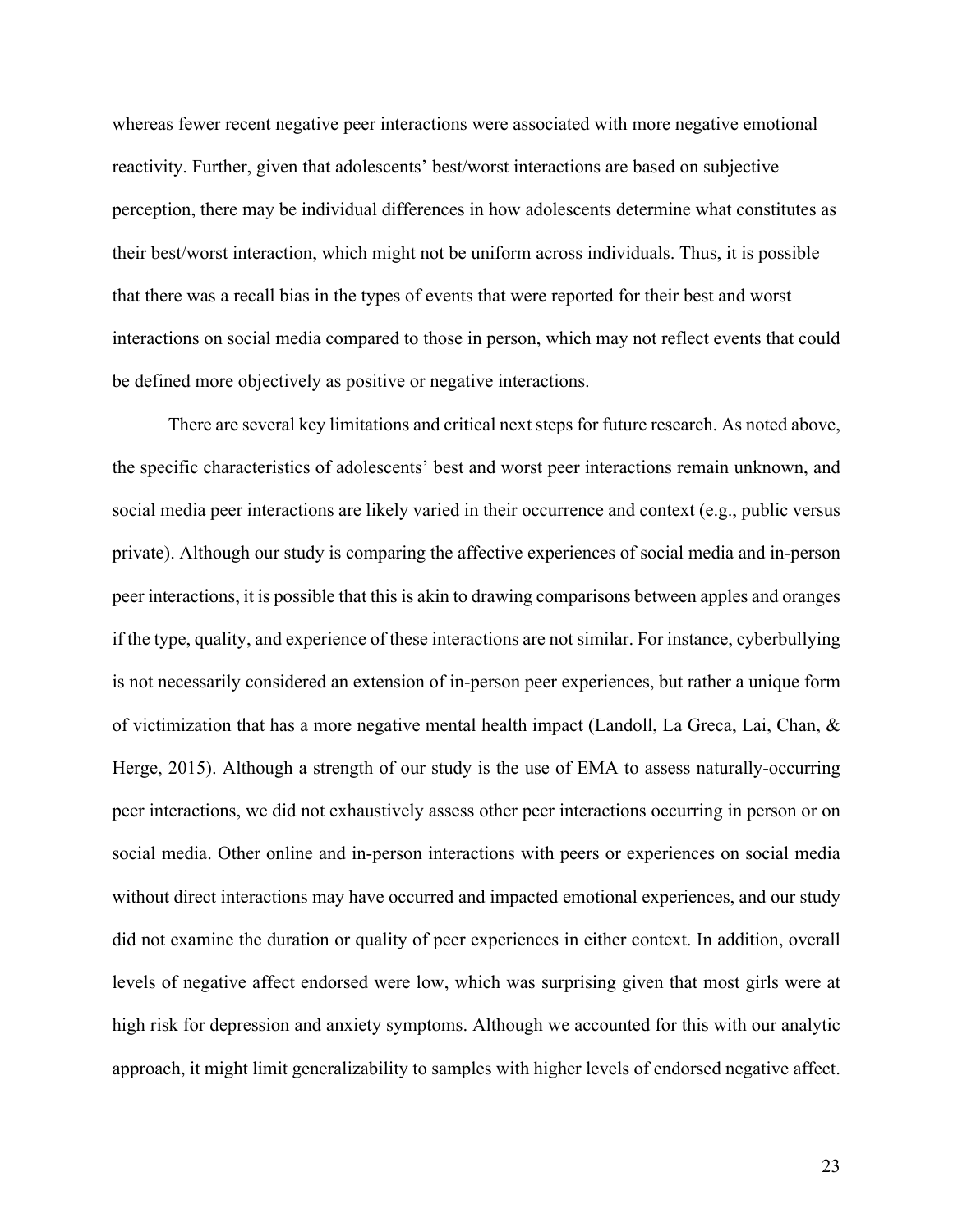Although our study operationalized momentary affect as sustained affect following a positive or negative peer interaction, momentary affect also was not directly linked to the peer interaction; thus, other sources could have contributed to changes in negative or positive affect. Further, our study examined social media and text messages as one category given the interchangeability of texting and social media among adolescents. However, these may reflect distinct experiences given the unique affordances associated with different types of social networking sites and the variety of activities on these sites (Nesi et al., 2018a). Further, it is important to note that our findings may not generalize to adolescent girls who are not at risk for depression and anxiety symptoms. Girls in our study may be more likely to prefer online communication, which has been found to be associated with difficulties in emotion regulation (Myruski, Quintero, Denefrio, & Dennis-Tiwary, 2019), or be more likely to have other vulnerability factors that heighten risk (e.g., lower social status). There are also likely individual differences in the nature and closeness of relationships among the peers with whom they interacted. This study did not examine the valence or specific content of reported peer interactions, which may be subject to individual bias and have differential effects on affective states. Further, it is possible that the temporal ordering of EMA questions (with negative peer interactions assessed first) might have biased reporting of subsequent interactions and affective states. However, the idiographic approach to analyses mitigates the potential effects of bias within an individual, such that there may be some consistency within an individual of their perceptions of peers, the ordering of questions, and the best/worst peer interactions. While preliminary, our findings may indicate that higher-risk girls are more susceptible to the negative impact and less positively affected by peer interactions on social media.

In summary, social media can be beneficial in many ways. It can facilitate social communication and connection with peers by increasing access to new relationships, helping youth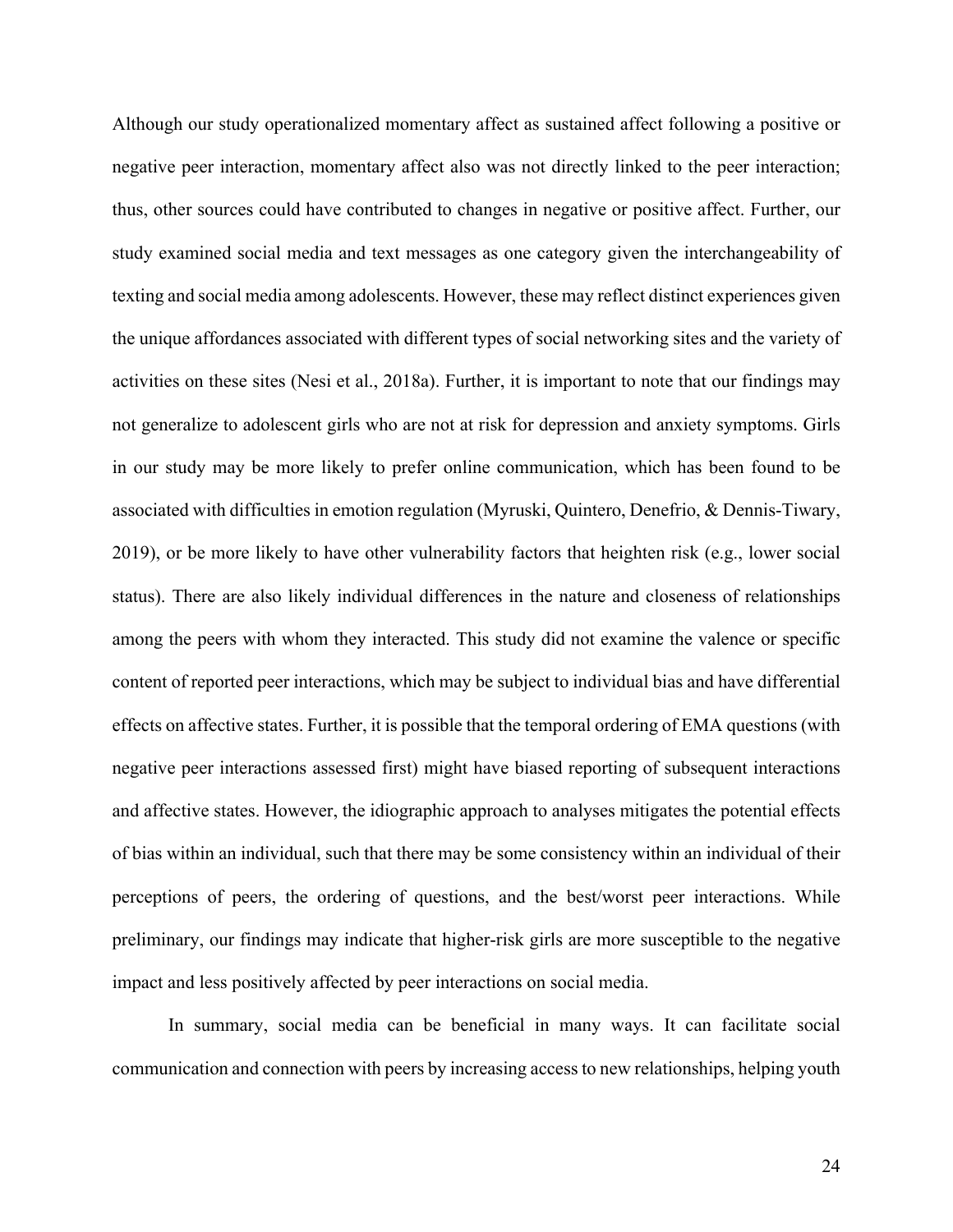express and form identities, and promote and strengthen peer and familial relationships (Hamilton, Coulter, & Radovic, 2020). However, our findings suggest that there may be key differences in how in-person and social media peer interactions are experienced by adolescent girls, such that social media may reduce the positive emotional benefits of positive peer interactions and amplify the latent impact of negative peer interactions and sustain negative affect. Although our study did not examine psychopathology, it is possible that these findings could have broader implications for the emergence of depression. It is also important to note that this study should be considered preliminary, and future research is needed to better understand *which* specific aspects of peer interactions on social media differently affect girls. Further, given that social media use is associated with prolonged cortisol responses following stress exposure (Rus & Tiemensma, 2017), future research is needed to identify the specific mechanisms through which these peer interactions are more likely to elicit sadness, sustain negative affect, and reduce positive emotionality during and after the interaction. Our study extends prior research and provides initial findings supporting the distinct effects of peer interactions on social media compared to in-person peer interactions among adolescent girls.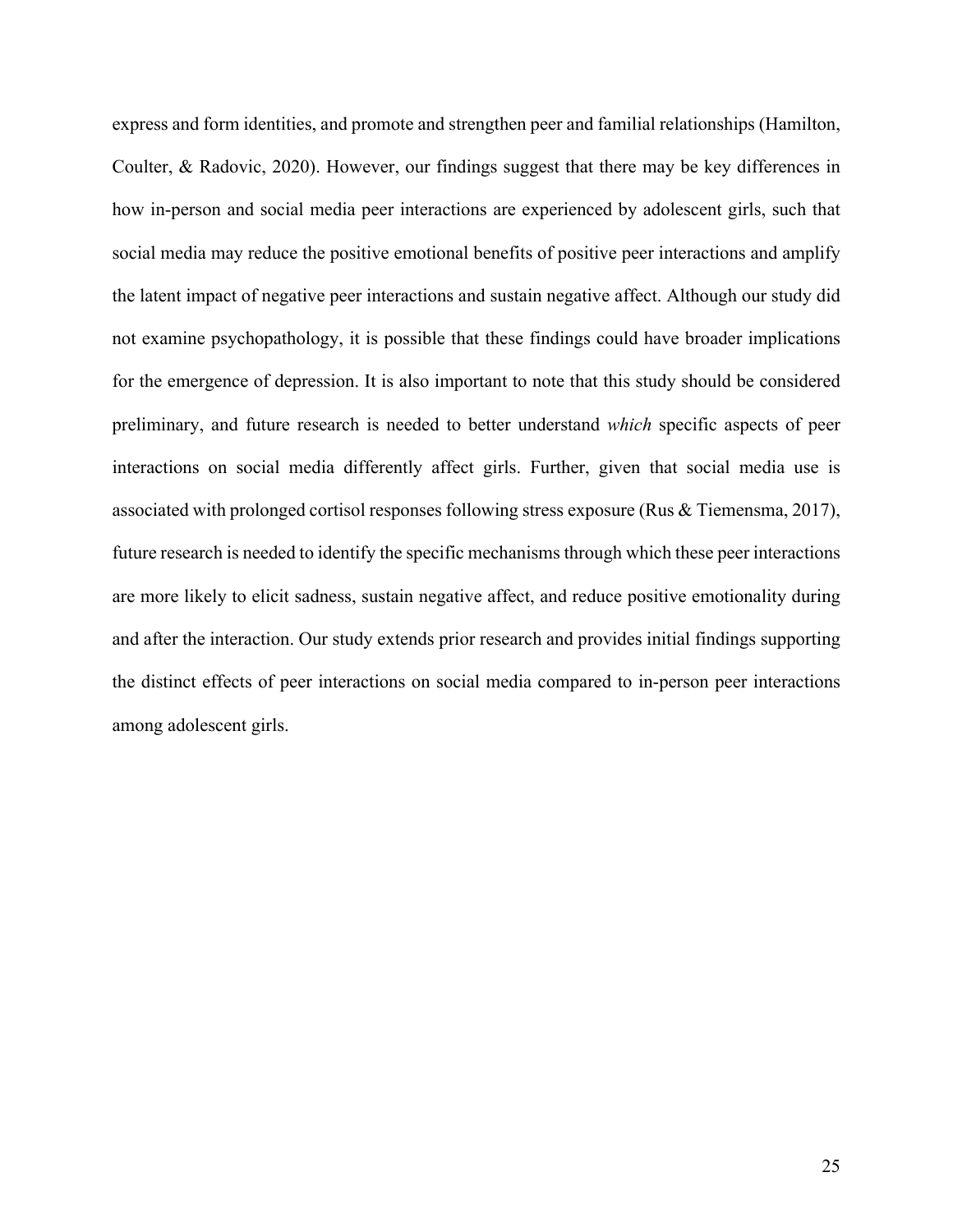#### References

- Anderson, M., & Jiang, J. (2018). Teens, social media, and technology. Retrieved from pewresearch.org
- Blakemore, S. J. (2008). The social brain in adolescence. *Nature Reviews Neuroscience, 9*(4), 267-277. doi:10.1038/nrn2353
- Bodden, D. H., Bogels, S. M., & Muris, P. (2009). The diagnostic utility of the Screen for Child Anxiety Related Emotional Disorders-71 (SCARED-71). *Behav Res Ther, 47*(5), 418- 425. doi:10.1016/j.brat.2009.01.015
- Bonanno, R. A., & Hymel, S. (2013). Cyber bullying and internalizing difficulties: above and beyond the impact of traditional forms of bullying. *J Youth Adolesc, 42*(5), 685-697. doi:10.1007/s10964-013-9937-1
- Capaldi, D. M., & Rothbart, M. K. (1992). Development and validation of an early adolescent temperament measure. *The Journal of Early Adolescence, 12*, 153-173.
- Chronis-Tuscano, A., Degnan, K. A., Pine, D. S., Perez-Edgar, K., Henderson, H. A., Diaz, Y., . . . Fox, N. A. (2009). Stable early maternal report of behavioral inhibition predicts lifetime social anxiety disorder in adolescence. *J Am Acad Child Adolesc Psychiatry, 48*(9), 928-935. doi:10.1097/CHI.0b013e3181ae09df
- DeClerck, D., & Holtzman, S. (2018). To text or talk: Does communication modality matter when providing criticism to others? *Computers in Human Behavior, 87*, 109-120. doi:10.1016/j.chb.2018.05.011
- Derks, D., Bos, A. E., & von Grumbkow, J. (2008). Emoticons in computer-mediated communication: social motives and social context. *Cyberpsychol Behav, 11*(1), 99-101. doi:10.1089/cpb.2007.9926
- Ellis, L. K., & Rothbart, M. K. (2001). *Revision of the early adolescent temperament questionnaire.* Paper presented at the Biennial meeting of the society for research in child development, Minneapolis, Minnesota.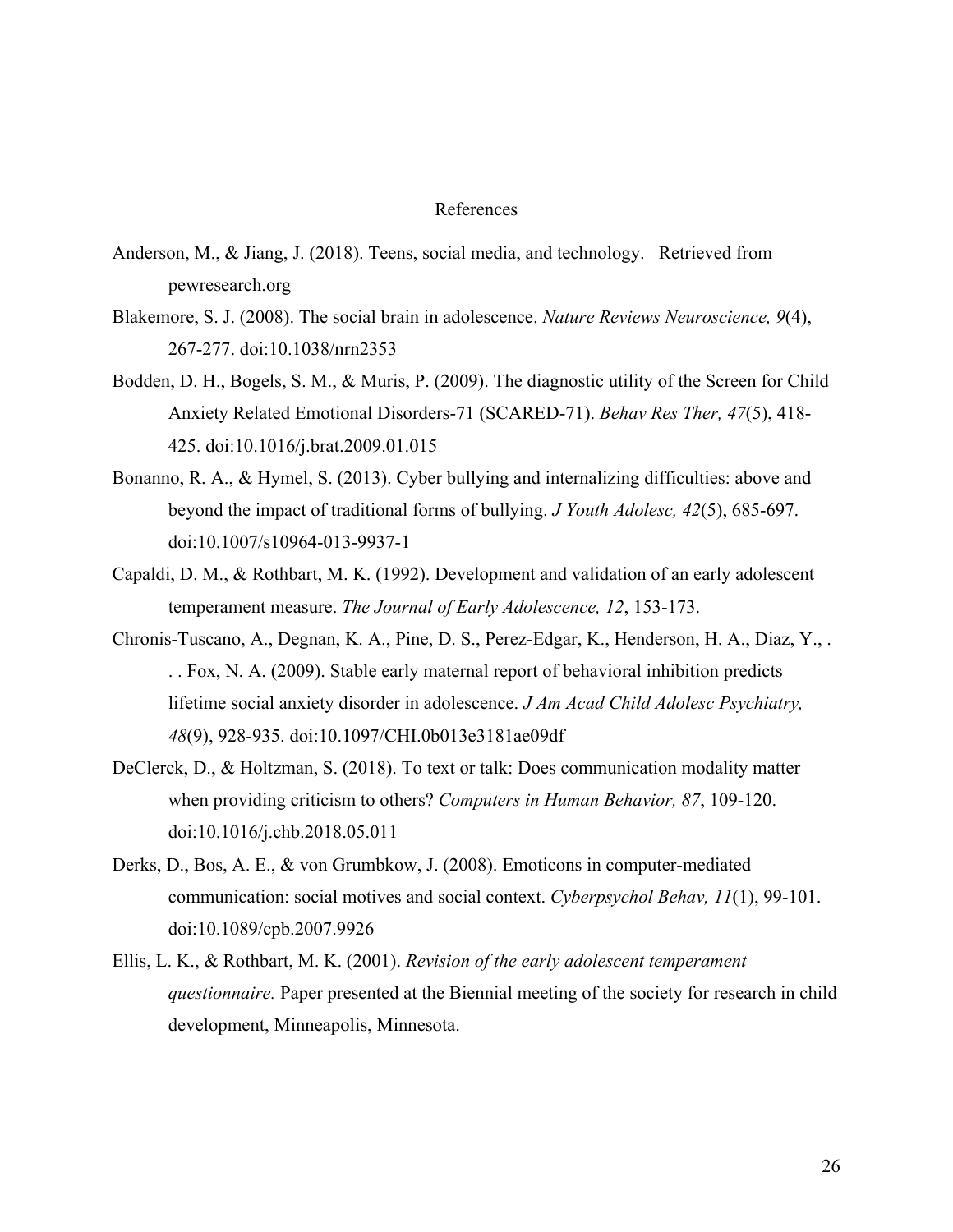- Erwin, B. A., Turk, C. L., Heimberg, R. G., Fresco, D. M., & Hantula, D. A. (2004). The Internet: home to a severe population of individuals with social anxiety disorder? *J Anxiety Disord, 18*(5), 629-646. doi:10.1016/j.janxdis.2003.08.002
- Escobar-Viera, C. G., Shensa, A., Bowman, N. D., Sidani, J. E., Knight, J., James, A. E., & Primack, B. A. (2018). Passive and Active Social Media Use and Depressive Symptoms Among United States Adults. *Cyberpsychol Behav Soc Netw, 21*(7), 437-443. doi:10.1089/cyber.2017.0668
- Filipkowski, K. B., & Smyth, J. M. (2012). Plugged in but not connected: Individuals' views of and responses to online and in-person ostracism. *Computers in Human Behavior, 28*, 1241-1253. doi:10.1016/j.chb.2012.02.007
- Gladstone, G. L., & Parker, G. B. (2006). Is behavioral inhibition a risk factor for depression? *J Affect Disord, 95*(1-3), 85-94. doi:10.1016/j.jad.2006.04.015
- Grieve, R., Indian, M., Witteveen, K., Anne Tolan, G., & Marrington, J. (2013). Face-to-face or Facebook: Can social connectedness be derived online? *Computers in Human Behavior, 29*, 604–609. doi:10.1016/j.chb.2012.11.017
- Hamilton, J. L., Burke, T. A., Stange, J. P., Kleiman, E. M., Rubenstein, L. M., Scopelliti, K. A., . . . Alloy, L. B. (2017). Trait affect, emotion regulation, and the generation of negative and positive interpersonal events. *Behav Ther, 48*(4), 435-447. doi:10.1016/j.beth.2017.01.006
- Hamilton, J. L., Coulter, R. A., & Radovic, A. (2020). Mental health benefits and opportunities. In M. A. Moreno & A. J. Hoopes (Eds.), *Technology and Adolescent Health: In Schools and Beyond* (pp. 305-345). New York, NY: Elsevier.
- Hamilton, J. L., Stange, J. P., Abramson, L. Y., & Alloy, L. B. (2015). Stress and the development of cognitive vulnerabilities to depression explain sex differences in depressive symptoms during adolescence. *Clinical Psychological Science, 3*(5), 702-714. doi:10.1177/2167702614545479
- Hankin, B. L., Mermelstein, R., & Roesch, L. (2007). Sex differences in adolescent depression: stress exposure and reactivity models. *Child Dev, 78*(1), 279-295. doi:10.1111/j.1467- 8624.2007.00997.x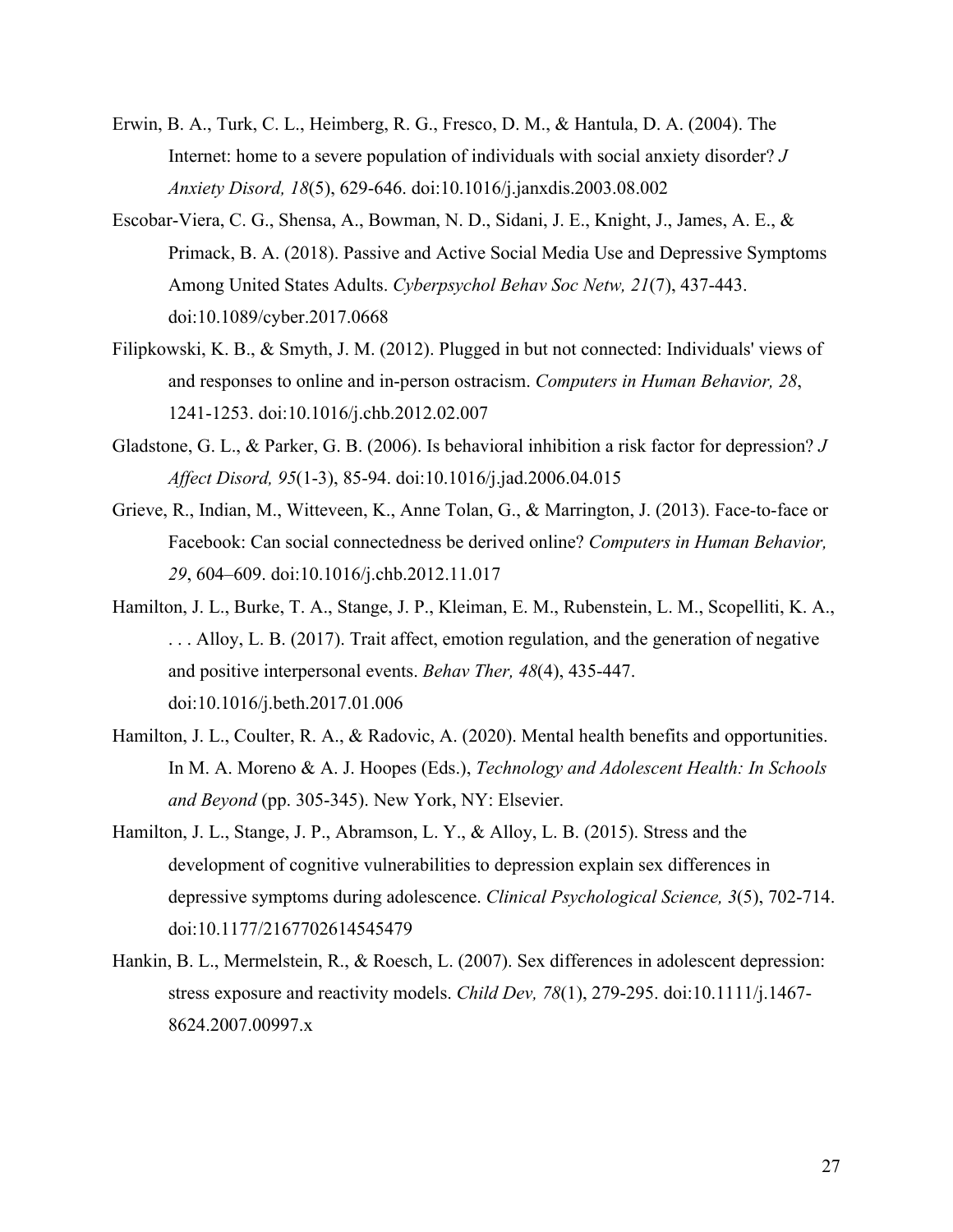- Holtzman, S., DeClerck, D., Turcotte, K., Lisi, D., & Woodworth, M. (2017). Emotional support during times of stress: Can text messaging compete with in-person interactions? *Computers in Human Behavior, 71*, 130-139. doi:10.1016/j.chb.2017.01.043
- Joormann, J., & Quinn, M. E. (2014). Cognitive processes and emotion regulation in depression. *Depress Anxiety, 31*(4), 308-315. doi:10.1002/da.22264
- Kafetsios, K., Chatzakou, D., Tsigilis, N., & Vakali, A. (2017). Experience of emotion in face to face and computer-mediated social interactions: An event sampling study. . *Computers in Human Behavior, 76*, 287-293. doi:10.1016/j.chb.2017.07.033
- Kaufman, J., Birmaher, B., Axelson, D., Perepletchikova, F., Brent, D., & Ryan, N. (2016). Schedule for Affective Disorders and Schizophrenia for School Aged Children (6-18 Years)—Lifetime Version for DSM-V. Retrieved from https://www.kennedykrieger.org/sites/default/files/community\_files/ksads-dsm-5 screener.pdf
- Kelly, L., Keaten, J. A., Becker, B., Cole, J., Littleford, L., & Rothe, B. (2012). "It's the American lifestyle!": An investigation of text messaging by college students. *Qualitative Research Reports in Communication, 13*, 1-9. doi:10.1080/17459435.2012.719203
- Kingsbury, M., & Coplan, R. J. (2016). RU mad @ me? Social anxiety and interpretation of ambiguous text messages. *Computers in Human Behavior, 54*, 368-379. doi:10.1016/j.chb.2015.08.032
- Kowalski, R. M., Giumetti, G. W., Schroeder, A. N., & Lattanner, M. R. (2014). Bullying in the digital age: a critical review and meta-analysis of cyberbullying research among youth. *Psychol Bull, 140*(4), 1073-1137. doi:10.1037/a0035618
- Landoll, R. R., La Greca, A. M., Lai, B. S., Chan, S. F., & Herge, W. M. (2015). Cyber victimization by peers: Prospective associations with adolescent social anxiety and depressive symptoms. *J Adolesc, 42*, 77-86. doi:10.1016/j.adolescence.2015.04.002
- Laurent, J., Catanzaro, S. J., Joiner Jr, T. E., Rudolph, K. D., Potter, K. I., Lambert, S., ... & Gathright, T. (1999). A measure of positive and negative affect for children: Scale development and preliminary validation. *Psychol Assess*, *11*(3), 326-338. doi: 10.1037/1040-3590.11.3.326
- Monga, S., Birmaher, B., Chiappetta, L., Brent, D., Kaufman, J., Bridge, J., & Cully, M. (2000). Screen for Child Anxiety‐Related Emotional Disorders (SCARED): Convergent and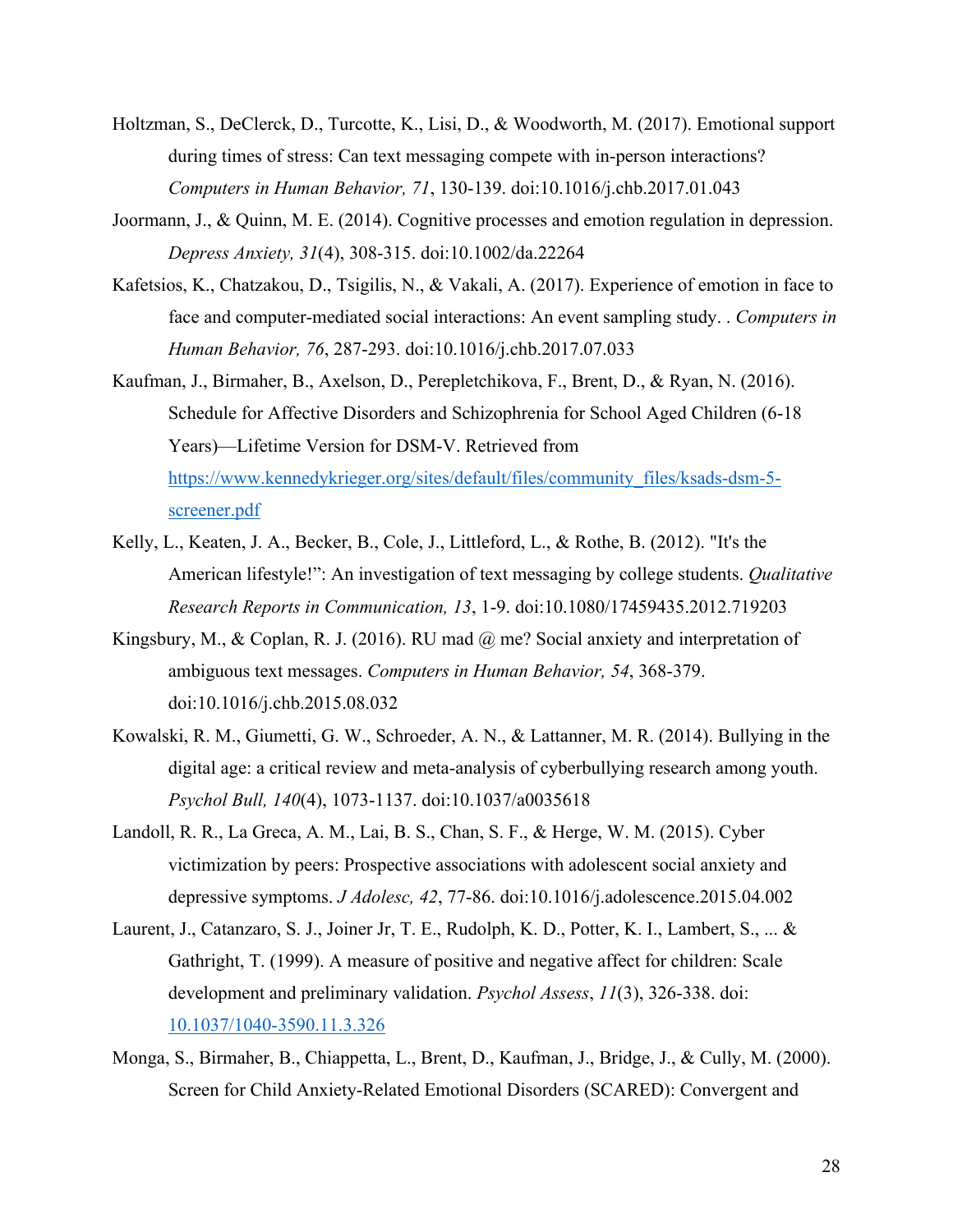divergent validity. *Depress Anxiety*, *12*(2), 85-91. doi: 10.1002/1520- 6394(2000)12:2<85::AID-DA4>3.0.CO;2-2

- Muris, P., & Meesters, C. (2009). Reactive and regulative temperament in youths: Psychometric evaluation of the Early Adolescent Temperament Questionnaire-Revised. *J Psychopathol and Behav Assess*, *31*(1), 7-19.
- Myruski, S., Quintero, J. M., Denefrio, S., & Dennis-Tiwary, T. A. (2019). Through a Screen Darkly: Use of Computer-Mediated Communication Predicts Emotional Functioning. *Psychol Rep*, 33294119859779. doi:10.1177/0033294119859779
- Nelson, E. E., Leibenluft, E., McClure, E. B., & Pine, D. S. (2005). The social re-orientation of adolescence: a neuroscience perspective on the process and its relation to psychopathology. *Psychological Medicine, 35*(2), 163-174.
- Nesi, J., Choukas-Bradley, S., & Prinstein, M. J. (2018a). Transformation of adolescent peer relations in the social media context: Part 1-A Theoretical framework and application to dyadic peer relationships. *Clinical Child and Family Psychology Review, 21*(3), 267-294. doi:10.1007/s10567-018-0261-x
- Nesi, J., Choukas-Bradley, S., & Prinstein, M. J. (2018b). Transformation of Adolescent Peer Relations in the Social Media Context: Part 2-Application to Peer Group Processes and Future Directions for Research. *Clinical Child and Family Psychology Review, 21*(3), 295-319. doi:10.1007/s10567-018-0262-9
- Nick, E. A., Cole, D. A., Cho, S. J., Smith, D. K., Carter, T. G., & Zelkowitz, R. L. (2018). The Online Social Support Scale: Measure development and validation. *Psychol Assess, 30*(9), 1127-1143. doi:10.1037/pas0000558
- Olsen, M. K., & Schafer, J. L. (2001). A two-part random effects model for semicontinuous longitudinal data. *Journal of the American Statistical Association, 96*, 730–745.
- Petersen, A. C., Crockett, L., Richards, M., & Boxer, A. (1988). A self-report measure of pubertal status: Reliability, validity, and initial norms. *Journal of Youth and Adolescence, 17*, 117-133.
- Pierce, T. (2009). Social anxiety and technology: Face-to-face communication versus technological communication among teens. *Computers in Human Behavior, 25*, 1367– 1372. doi:10.1016/j.chb.2009.06.003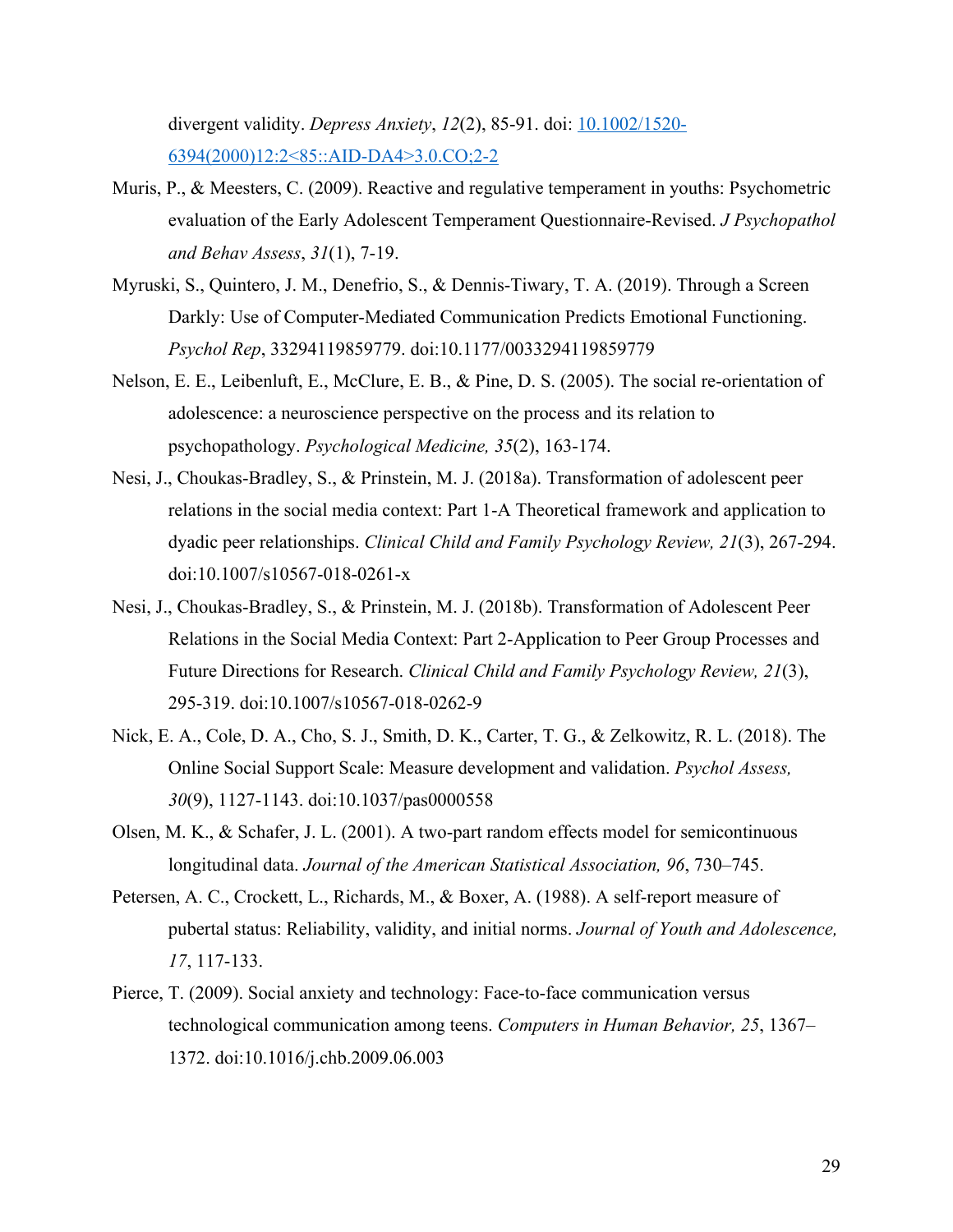- Rains, S. A., & Wright, K. B. (2016). Social Support and Computer-Mediated Communication: A State-of-the-Art Review and Agenda for Future Research. *Annals of the International Communication Association, 40*, 175-211. doi:10.1080/23808985.2015.11735260
- Raudenbush, S. W., & Bryk, A. S. (2002). *Hierarchical linear models: Applications and data analysis methods* (Second ed.). Thousand Oaks, CA: Safe.
- Reid, F. J., & Reid, D. J. (2010). The expressive and conversational affordances of mobile messaging. *Behaviour & Information Technology, 29*, 3-22. doi:10.1080/01449290701497079
- Rose, A. J., & Rudolph, K. D. (2006). A review of sex differences in peer relationship processes: potential trade-offs for the emotional and behavioral development of girls and boys. *Psychol Bull, 132*(1), 98-131. doi:10.1037/0033-2909.132.1.98
- Rudolph, K. D. (2002). Gender differences in emotional responses to interpersonal stress during adolescence. *J Adolesc Health, 30*(4 Suppl), 3-13. doi:10.1016/s1054-139x(01)00383-4
- Rus, H. M., & Tiemensma, J. (2017). Social Media under the Skin: Facebook Use after Acute Stress Impairs Cortisol Recovery. *Front Psychol, 8*, 1609. doi:10.3389/fpsyg.2017.01609
- Sauter, D. A. (2017). The Nonverbal Communication of Positive Emotions: An Emotion Family Approach. *Emot Rev, 9*(3), 222-234. doi:10.1177/1754073916667236
- Schriber, R. A., & Guyer, A. E. (2016). Adolescent neurobiological susceptibility to social context. *Developmental Cognitive Neuroscience, 19*, 1-18. doi:10.1016/j.dcn.2015.12.009
- Schwerdtfeger, A. R., Rominger, C., & Obser, P. D. (2020). A shy heart may benefit from everyday life social interactions with close others: An ecological momentary assessment trial using Bayesian multilevel modeling. *Biol Psychol, 152*, 107864. doi:10.1016/j.biopsycho.2020.107864
- Shapiro, L. A., & Margolin, G. (2014). Growing Up Wired: Social Networking Sites and Adolescent Psychosocial Development. *Clinical Child and Family Psychology Review, 17*(1), 1-18.
- Shensa, A., Sidani, J. E., Escobar-Viera, C. G., Switzer, G. E., Primack, B. A., & Choukas-Bradley, S. (2020). Emotional support from social media and face-to-face relationships: Associations with depression risk among young adults. *J Affect Disord, 260*, 38-44. doi:10.1016/j.jad.2019.08.092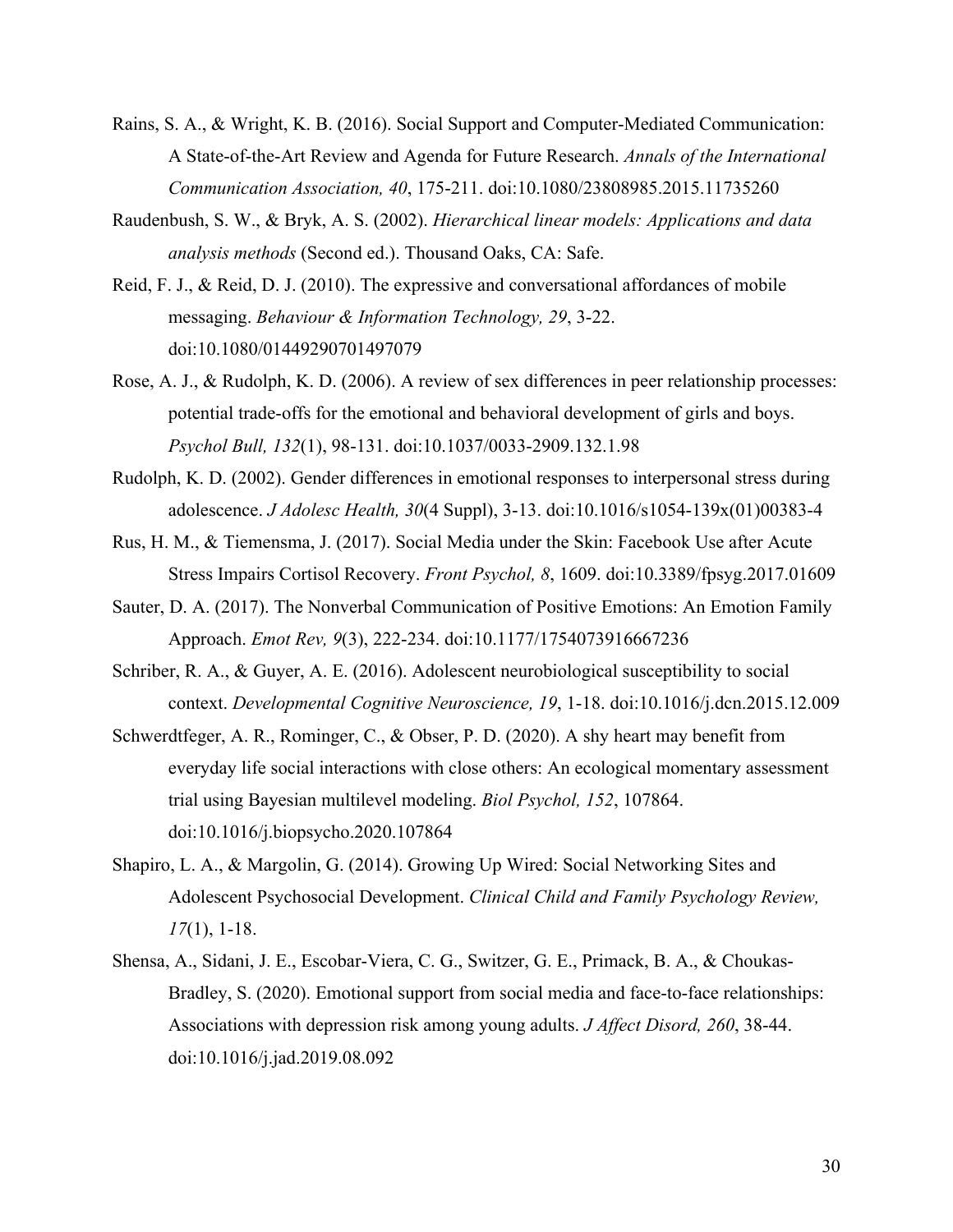- Sherman, L. E., Michikyan, M., & Greenfield, P. M. (2013). The effects of text, audio,video, and in-person communication on bonding between friends. *Cyberpsychology: Journal of Psychosocial Research on Cyberspace, 7*, Article 3. doi:10.5817/CP2013-2-3
- Shirtcliff, E. A., Dahl, R. E., & Pollak, S. D. (2009). Pubertal development: correspondence between hormonal and physical development. *Child Development, 80*(2), 327-337. doi:10.1111/j.1467-8624.2009.01263.x
- Silk, J. S., Stroud, L. R., Siegle, G. J., Dahl, R. E., Lee, K. H., & Nelson, E. E. (2012). Peer acceptance and rejection through the eyes of youth: pupillary, eyetracking and ecological data from the Chatroom Interact task. *Social Cognitive and Affective Neuroscience, 7*(1), 93-105. doi:10.1093/scan/nsr044
- Sticca, F., & Perren, S. (2013). Is cyberbullying worse than traditional bullying? Examining the differential roles of medium, publicity, and anonymity for the perceived severity of bullying. *J Youth Adolesc, 42*(5), 739-750. doi:10.1007/s10964-012-9867-3
- Thorisdottir, I. E., Sigurvinsdottir, R., Asgeirsdottir, B. B., Allegrante, J. P., & Sigfusdottir, I. D. (2019). Active and Passive Social Media Use and Symptoms of Anxiety and Depressed Mood Among Icelandic Adolescents. *Cyberpsychol Behav Soc Netw, 22*(8), 535-542. doi:10.1089/cyber.2019.0079
- Trepte, S., Dienlin, T., & Reinecke, L. (2015). Influence of social support received in online and offline contexts on satisfaction with social support and satisfaction with life: A longitudinal study. *Media Psychology, 18*, 74–105. doi:10.1080/15213269.2013.838904
- Valkenburg, P., & Peter, J. (2009). Social Consequences of the Internet for Adolescents: A Decade of Research. *Current Directions in Psychological Science, 18*, 1-5. doi:10.1111/j.1467-8721.2009.01595.x
- Valkenburg, P. M., & Peter, J. (2011). Online communication among adolescents: an integrated model of its attraction, opportunities, and risks. *Journal of Adolescent Health, 48*(2), 121- 127. doi:10.1016/j.jadohealth.2010.08.020
- Valkenburg, P. M., Sumter, S. R., & Peter, J. (2011). Gender differences in online and offline self-disclosure in pre-adolescence and adolescence. *Br J Dev Psychol, 29*(Pt 2), 253-269. doi:10.1348/2044-835X.002001
- Vannucci, A., Flannery, K. M., & Ohannessian, C. M. (2017). Social media use and anxiety in emerging adults. *J Affect Disord, 207*, 163-166. doi:10.1016/j.jad.2016.08.040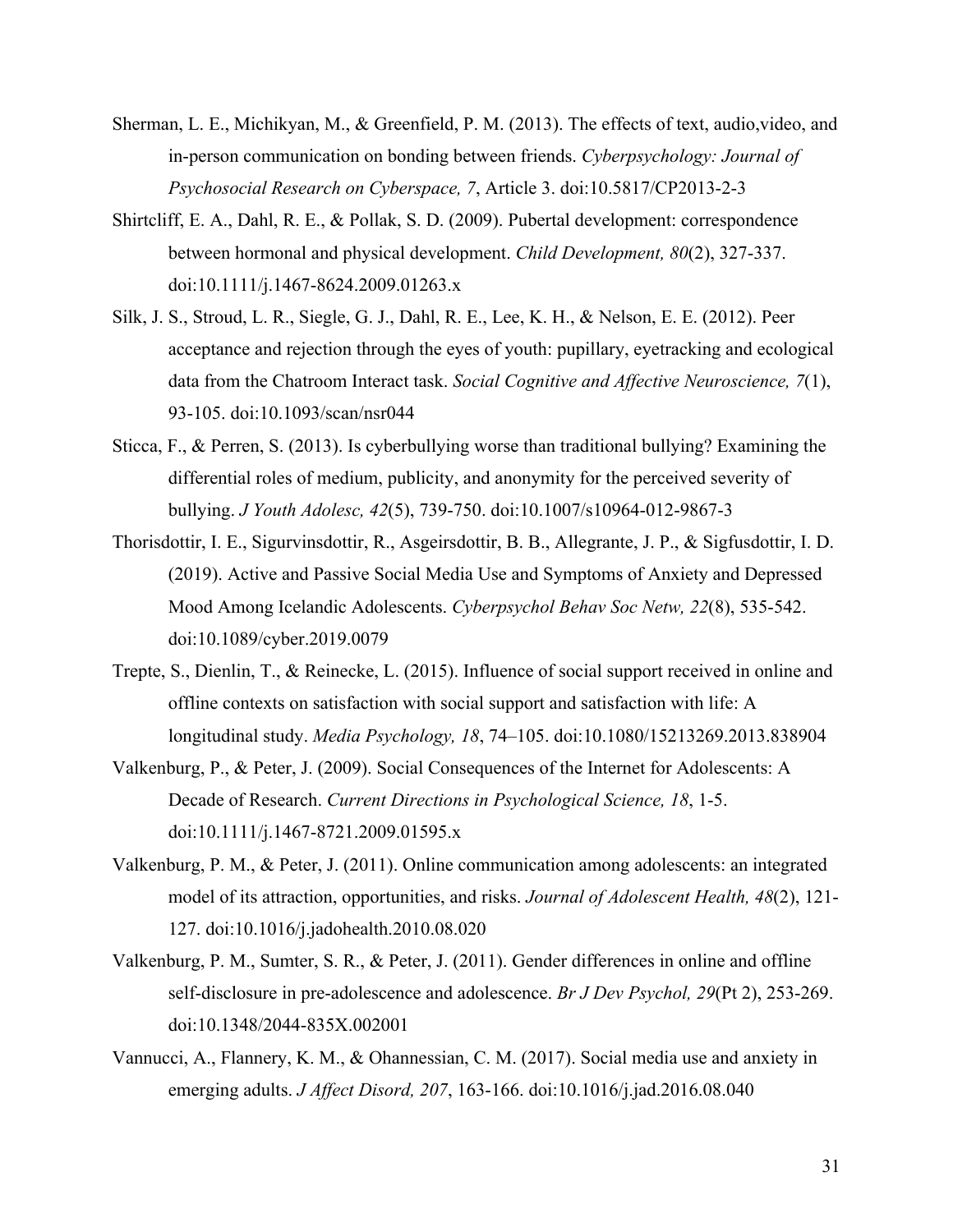- Verduyn, P., Lee, D. S., Park, J., Shablack, H., Orvell, A., Bayer, J., . . . Kross, E. (2015). Passive Facebook usage undermines affective well-being: Experimental and longitudinal evidence. *J Exp Psychol Gen, 144*(2), 480-488. doi:10.1037/xge0000057
- Waasdorp, T. E., & Bradshaw, C. P. (2015). The overlap between cyberbullying and traditional bullying. *J Adolesc Health, 56*(5), 483-488. doi:10.1016/j.jadohealth.2014.12.002
- Walther, J. B. (2011). Theories of computer-mediated communication and interpersonal relations. In M. L. Knapp & J. A. Daly (Eds.), *The handbook of interpersonal communication* (4th ed.). Washington, DC: Sage.
- Waytz, A., & Gray, K. (2018). Does Online Technology Make Us More or Less Sociable? A Preliminary Review and Call for Research. *Perspectives on Psychological Science, 13*(4), 473-491. doi:10.1177/1745691617746509
- Weinstein, E. (2018). The social media see-saw: Positive and negative influences on adolescents' affective well-being. *New Media & Society, 20,* 3597-3623. doi:

10.1177/1461444818755634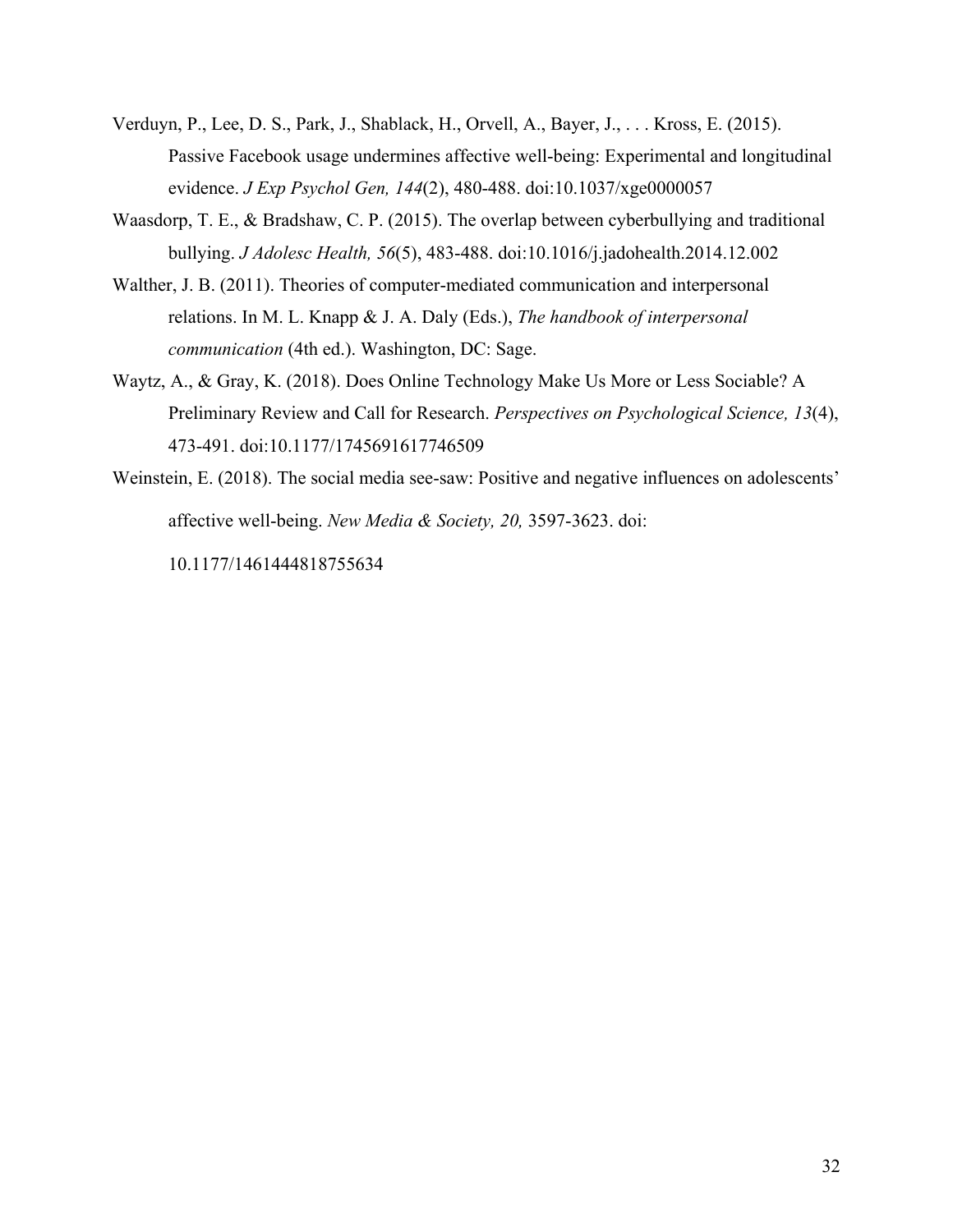Figure 1. Ecological momentary assessment (EMA) of negative and positive peer interactions in person and on social media [*N*, Calls (%)]



Note. Reasons for initial EMA exclusion, included event endorsed was "nothing" or did not provide interaction with other (e.g., sleeping, eating). Interactions that were not with peers included family members (e.g., siblings, cousins, parents) or other adults.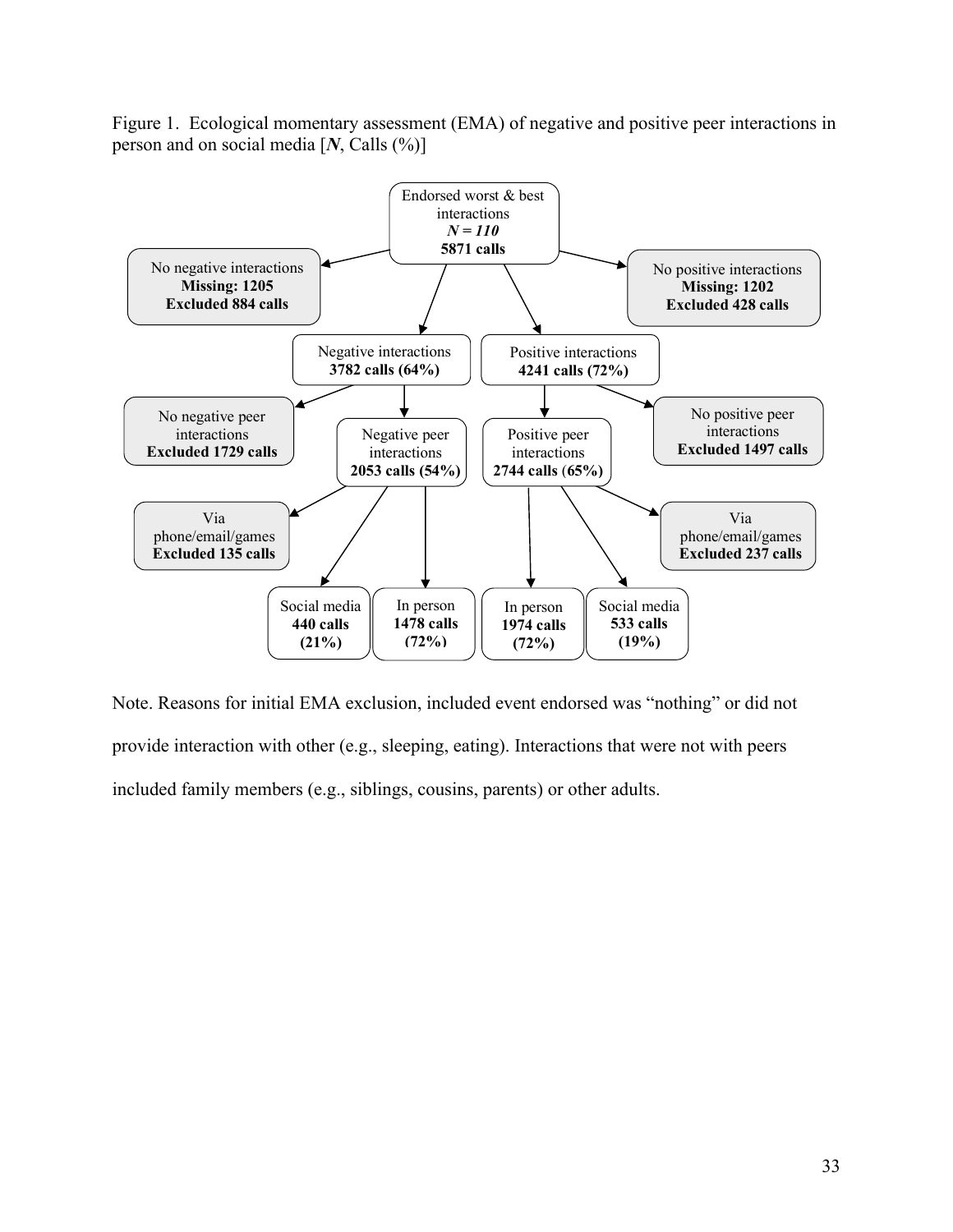| Variable                          | $\boldsymbol{M}$ | SD    | $\mathbf{1}$ | 2      | 3      | $\overline{4}$ | 5   | 6      | $\tau$ |
|-----------------------------------|------------------|-------|--------------|--------|--------|----------------|-----|--------|--------|
| 1. Percent Worst<br>Peer Int (SM) | 20.52% 21.54     |       |              |        |        |                |     |        |        |
| 2. Percent Best<br>Peer Int (SM)  | 19.82%           | 19.66 | .67          |        |        |                |     |        |        |
| 3. NA mean                        | 8.79             | 9.32  | .04          | $-.07$ |        |                |     |        |        |
| 4. PA mean                        | 49.76            | 23.06 | $-.11$       | $-.17$ | $-.03$ |                |     |        |        |
| 5. NA React mean<br>(worst)       | 21.41            | 15.33 | .06          | $-.01$ | .68    | .06            |     |        |        |
| 6. PA React mean<br>(best)        | 61.73            | 23.17 | $-.07$       | $-.07$ | .05    | .82            | .26 |        |        |
| 7. Anxiety                        | 16.57            | 11.57 | .04          | $-.03$ | .31    | .02            | .36 | $-.01$ |        |
| 8. Puberty                        | 3.46             | 1.05  | $-.06$       | $-.00$ | .10    | $-.15$         | .07 | $-.02$ | .01    |

Table 1. Means, standard deviations, and correlations of primary study variables

*Note. M* and *SD* are used to represent mean and standard deviation, respectively. Int = Interaction; SM = Social Media; NA = Negative Affect; PA = Positive Affect; React = Reactivity to best or worst peer interaction. Percent of Worst or Best Peer interaction reflects the overall percentage of interactions that occurred on social media compared to in-person. The means of NA and PA (overall and reactivity) reflect the grand mean reported on a scale from 0- 100 (most negative/most positive). Anxiety = Baseline anxiety symptoms on the total score of the SCARED. Puberty = Pubertal development according to the PDS.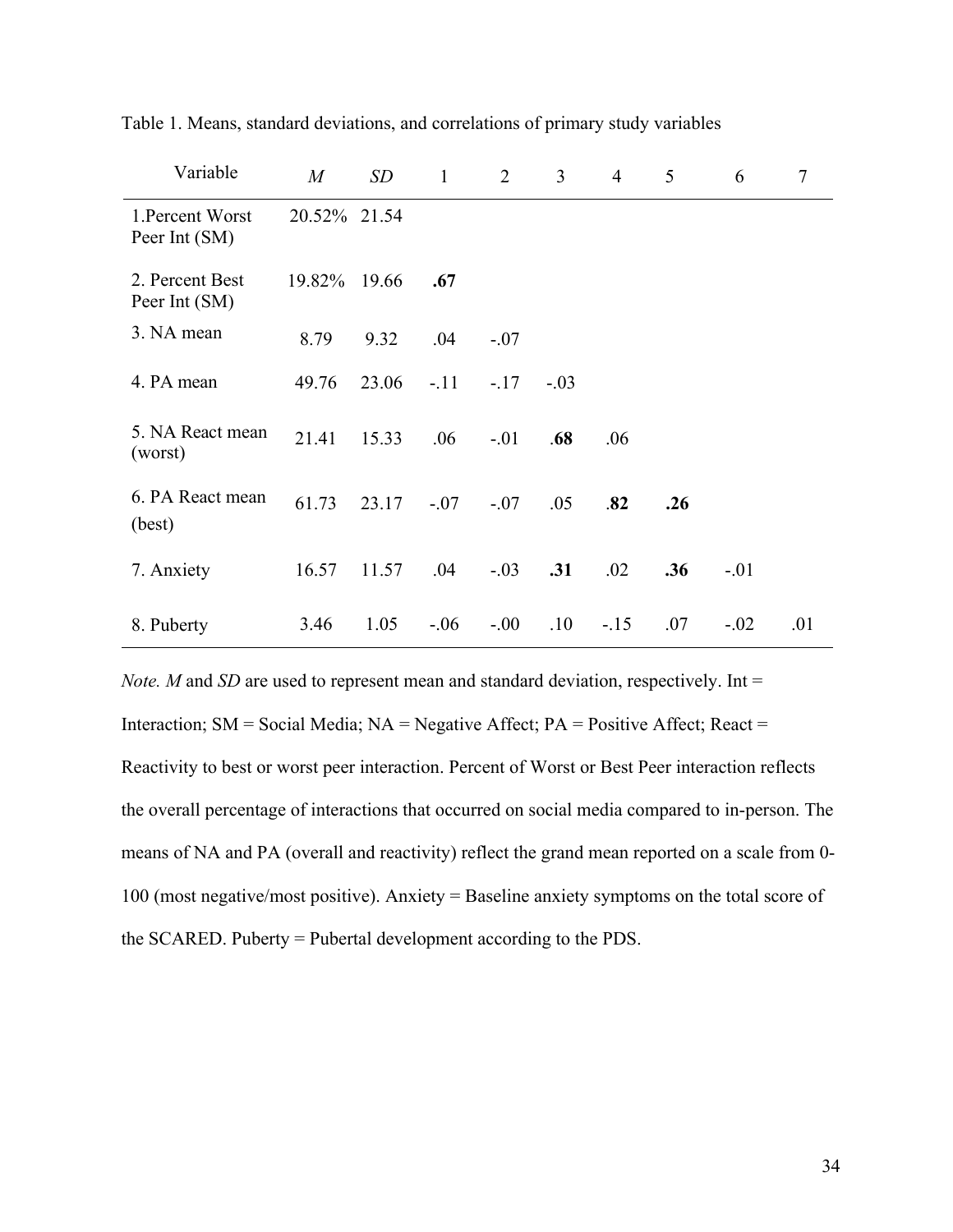|                                          | <b>Sustained Negative Affect</b> |                 |                  |           | <b>Negative Emotional Reactivity</b> |                  |  |  |
|------------------------------------------|----------------------------------|-----------------|------------------|-----------|--------------------------------------|------------------|--|--|
| Predictors                               | Estimates                        | CI              | $\boldsymbol{p}$ | Estimates | <b>CI</b>                            | $\boldsymbol{p}$ |  |  |
| (Intercept)                              | 1.66                             | $1.34 - 1.99$   | $0.001$          | 24.96     | $20.47 - 29.58$                      | < 0.001          |  |  |
| Neg Peer Int Type (SM)                   | 0.27                             | $0.01 - 0.53$   | 0.04             | 0.62      | $-1.90 - 3.15$                       | 0.63             |  |  |
| High Risk Status (1)                     | 0.02                             | $-0.36 - 0.41$  | 0.90             | $-0.75$   | $-6.52 - 5.03$                       | 0.80             |  |  |
| Neg Peer Int Mean (SM)                   | $-0.01$                          | $-0.02 - 0.00$  | 0.09             | $-0.08$   | $-0.21 - 0.06$                       | 0.26             |  |  |
| <b>Anxiety Symptoms</b>                  | 0.02                             | $0.01 - 0.04$   | 0.01             | 0.47      | $0.23 - 0.71$                        | $0.001$          |  |  |
| <b>Neg Event Recency</b>                 | $-0.03$                          | $-0.05 - 0.00$  | 0.07             | 0.43      | $0.17 - 0.70$                        | 0.002            |  |  |
| Weekend $(1)$                            | $-0.10$                          | $-0.25 - 0.04$  | 0.16             | $-0.33$   | $-1.74 - 1.08$                       | 0.65             |  |  |
| Prior NA                                 | 0.01                             | $0.01 - 0.02$   | $0.001$          |           |                                      |                  |  |  |
| Prior NA Reactivity                      |                                  |                 |                  | 0.20      | $0.16 - 0.24$                        | $0.001$          |  |  |
| <b>Zero-Inflated Model</b>               |                                  |                 |                  |           |                                      |                  |  |  |
| (Intercept)                              | $-0.98$                          | $-1.57 - -0.39$ | 0.001            |           |                                      |                  |  |  |
| Neg Peer Int Type (SM)                   | $-0.05$                          | $-0.37 - 0.27$  | 0.74             |           |                                      |                  |  |  |
| High Risk Status (1)                     | 0.36                             | $-0.36 - 1.09$  | 0.33             |           |                                      |                  |  |  |
| Neg Peer Int Mean (SM)                   | 0.01                             | $-0.01 - 0.02$  | 0.48             |           |                                      |                  |  |  |
| <b>Anxiety Symptoms</b>                  | $-0.04$                          | $-0.07 - 0.01$  | 0.01             |           |                                      |                  |  |  |
| <b>Neg Event Recency</b>                 | 0.03                             | $-0.02 - 0.08$  | 0.21             |           |                                      |                  |  |  |
| Weekend                                  | 0.21                             | $-0.05 - 0.46$  | 0.11             |           |                                      |                  |  |  |
| Prior NA                                 | $-0.03$                          | $-0.04 - 0.01$  | < 0.001          |           |                                      |                  |  |  |
| <b>Random Effects</b>                    |                                  |                 |                  |           |                                      |                  |  |  |
| $\sigma^2$ (Residual)                    |                                  | 1.00            |                  |           | 181.33                               |                  |  |  |
| $\tau_{00}$ (Intercept)                  |                                  | 0.77            |                  |           | 152.22                               |                  |  |  |
| $\tau$ 11 (Random Slope)                 |                                  | 0.29            |                  |           | 50.61                                |                  |  |  |
| $\tau$ 00 (Intercept: zero-<br>inflated) |                                  | 2.25            |                  |           |                                      |                  |  |  |

Table 2. Negative peer interactions on social media vs. in person and sustained negative affect and emotional reactivity

Note. Significant effects are bolded. Neg = Negative; Int = Interaction; SM = Social Media;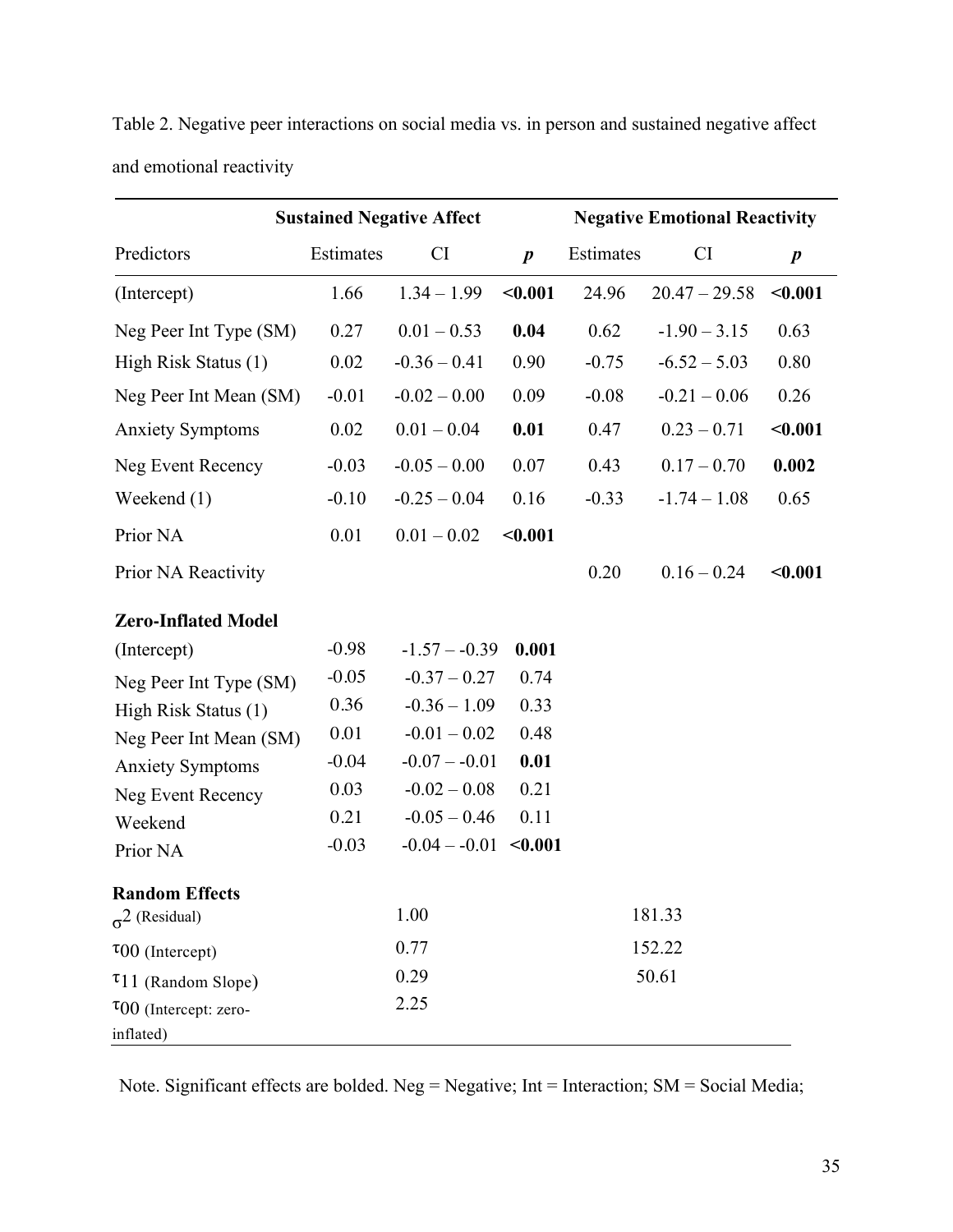Weekend (1) = Saturday/Sunday; NA = Negative Affect. Risk status is  $0 =$  low risk;  $1 =$  high risk. Percent of Worst or Best Peer interaction reflects the overall percentage of interactions that occurred on social media compared to in-person. Negative Affect represents sustained negative affect, whereas negative emotional reactivity reflects negative emotions during the worst peer interaction on EMA. Degrees of freedom are 105 for between-person (level 2) variables and 1674 for within-person/repeated measures (level 1) variables.